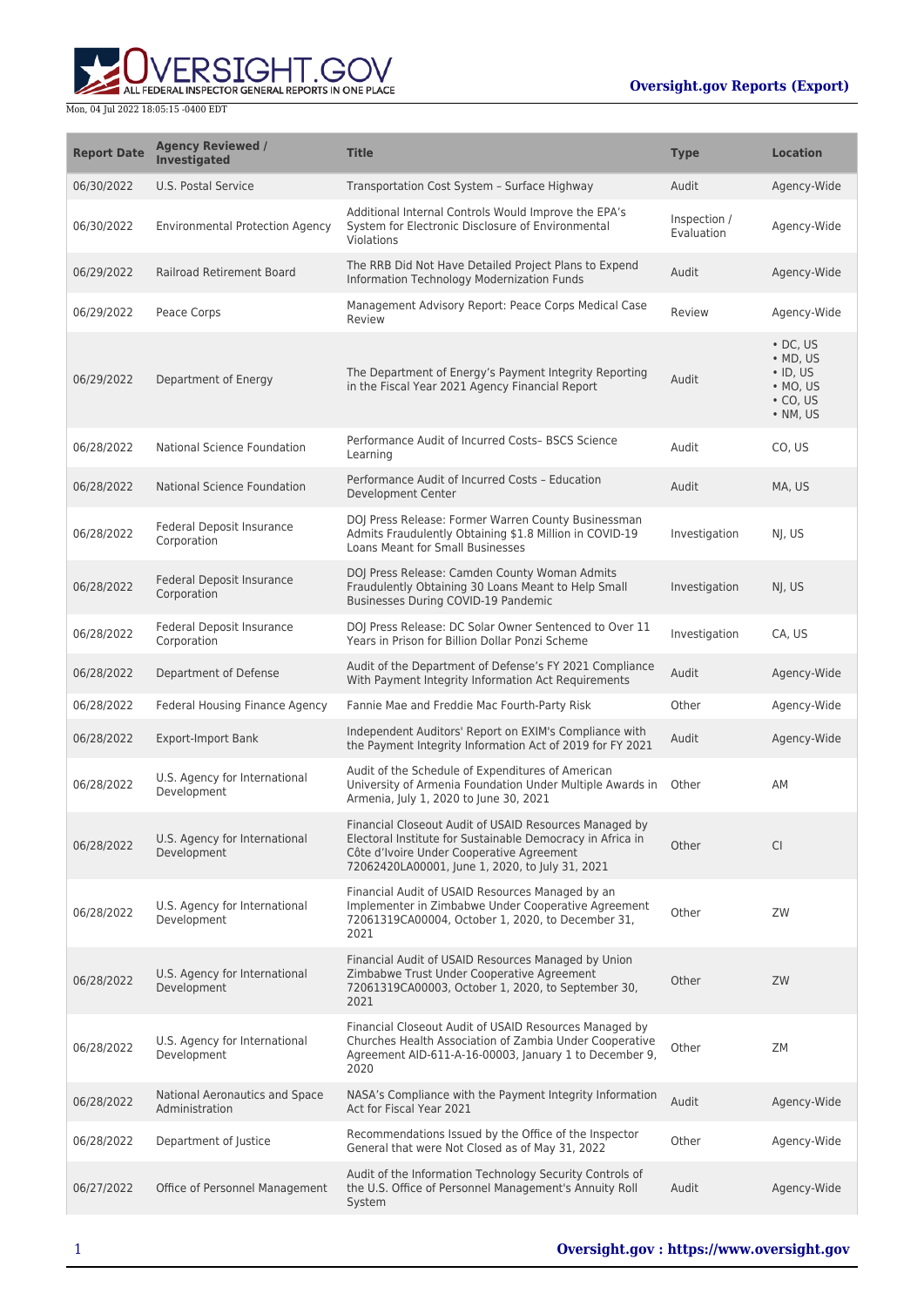ALL FEDERAL INSPECTOR GENERAL REPORTS IN ONE PLACE

| <b>Report Date</b> | <b>Agency Reviewed /</b><br><b>Investigated</b>     | <b>Title</b>                                                                                                                                                                                                                                       | <b>Type</b>                | <b>Location</b> |
|--------------------|-----------------------------------------------------|----------------------------------------------------------------------------------------------------------------------------------------------------------------------------------------------------------------------------------------------------|----------------------------|-----------------|
| 06/27/2022         | Office of Personnel Management                      | Audit of the Information Systems General and Application<br>Controls at Blue Cross Blue Shield of Vermont                                                                                                                                          | Audit                      | Agency-Wide     |
| 06/27/2022         | National Labor Relations Board                      | Casehandling Efficiency                                                                                                                                                                                                                            | Audit                      | Agency-Wide     |
| 06/27/2022         | U.S. Agency for International<br>Development        | Financial and Closeout Audit of Costs Incurred of American<br>University of Afghanistan, Support to the American<br>University of Afghanistan Program, Cooperative Agreement<br>AID-306-A-13-00004, June 1, 2020 to February 28, 2021              | Other                      | AF              |
| 06/27/2022         | <b>Environmental Protection Agency</b>              | The EPA Was Not Compliant with the Payment Integrity<br>Information Act for Fiscal Year 2021                                                                                                                                                       | Audit                      | Agency-Wide     |
| 06/24/2022         | <b>Railroad Retirement Board</b>                    | Controls Over Recoverable Unemployment and Sickness<br>Overpayments Need Improvement                                                                                                                                                               | Audit                      | Agency-Wide     |
| 06/24/2022         | Department of Agriculture                           | COVID-19-Farmers to Families Food Box Program<br>Administration-Interim Report                                                                                                                                                                     | Inspection /<br>Evaluation | Agency-Wide     |
| 06/24/2022         | Department of Agriculture                           | COVID-19-Food and Nutrition Service's Pandemic<br>Electronic Benefits Transfer-Interim Report                                                                                                                                                      | Inspection /<br>Evaluation | Agency-Wide     |
| 06/24/2022         | Smithsonian Institution                             | Fiscal Year 2021 Evaluation of the Smithsonian Institution's<br>Information Security Program                                                                                                                                                       | Audit                      | Agency-Wide     |
| 06/24/2022         | U.S. Agency for International<br>Development        | Financial Audit of Costs Incurred by Abt Associates, Inc.<br>Under the Sustaining Health Outcomes Through the Private<br>Sector Plus Program in Afghanistan, Cooperative<br>Agreement AID-OAA-A-15-00067, January 1, 2019, to<br>December 31, 2020 | Other                      | AF              |
| 06/24/2022         | Department of State                                 | Inspection of Embassy Pristina, Kosovo                                                                                                                                                                                                             | Inspection /<br>Evaluation | KO              |
| 06/24/2022         | <b>State of Delaware</b>                            | Authorized Positions Examination Engagement - Colonial<br><b>School District</b>                                                                                                                                                                   | Other                      | DE, US          |
| 06/24/2022         | <b>Commodity Futures Trading</b><br>Commission      | Semiannual Report to Congress October 1, 2021 - March<br>31, 2022                                                                                                                                                                                  | Semiannual<br>Report       | Agency-Wide     |
| 06/23/2022         | Department of the Interior                          | Inspection of the DATA Act Internal Controls for the U.S.<br>Department of the Interior, Interior Business Center, for<br>the First Quarter of FY 2021                                                                                             | Inspection /<br>Evaluation | Agency-Wide     |
| 06/23/2022         | Department of the Interior                          | U.S. Fish and Wildlife Service Grants Awarded to the State<br>of Oklahoma, Department of Wildlife Conservation, From<br>July 1, 2017, Through June 30, 2019, Under the Wildlife<br>and Sport Fish Restoration Program                              | Audit                      | OK, US          |
| 06/23/2022         | Office of Personnel Management                      | Audit of the Federal Employee Health Benefit Operations at<br>Health Insurance Plan of New York                                                                                                                                                    | Audit                      | Agency-Wide     |
| 06/23/2022         | Office of Personnel Management                      | Audit of the Information Systems General and Application<br>Controls at Health Care Service Corporation                                                                                                                                            | Audit                      | Agency-Wide     |
| 06/23/2022         | U.S. Agency for International<br>Development        | Financial and Closeout Audit of the Water Governance and<br>Capacity Building Support Program in Pakistan Managed<br>by Health and Nutrition Development Society, Contract<br>72039119C00001, July 1, 2020 to October 15, 2021                     | Other                      | PK              |
| 06/23/2022         | Office of Personnel Management                      | Audit of the U.S. Office of Personnel Management's<br>Compliance with the Payment Integrity Information Act of<br>2019                                                                                                                             | Audit                      | Agency-Wide     |
| 06/23/2022         | Department of Commerce                              | Fiscal Year 2021 Compliance with Improper Payment<br>Requirements                                                                                                                                                                                  | Inspection /<br>Evaluation | Agency-Wide     |
| 06/23/2022         | Department of Homeland<br><b>Security</b>           | FEMA Needs to Improve Oversight and Management of<br>Hazard Mitigation Grant Program Property Acquisitions                                                                                                                                         | Audit                      | Agency-Wide     |
| 06/23/2022         | Department of Homeland<br>Security                  | FEMA Needs to Improve Oversight and Management of<br>Hazard Mitigation Grant Program Property Acquisitions                                                                                                                                         | Audit                      | Agency-Wide     |
| 06/23/2022         | Amtrak (National Railroad<br>Passenger Corporation) | Governance: Quality Control Review of Amtrak's Single<br>Audit for Fiscal Year 2021                                                                                                                                                                | Audit                      | Agency-Wide     |
| 06/23/2022         | U.S. Postal Service                                 | Service Performance During the Fiscal Year 2022 Peak<br><b>Mailing Season</b>                                                                                                                                                                      | Audit                      | Agency-Wide     |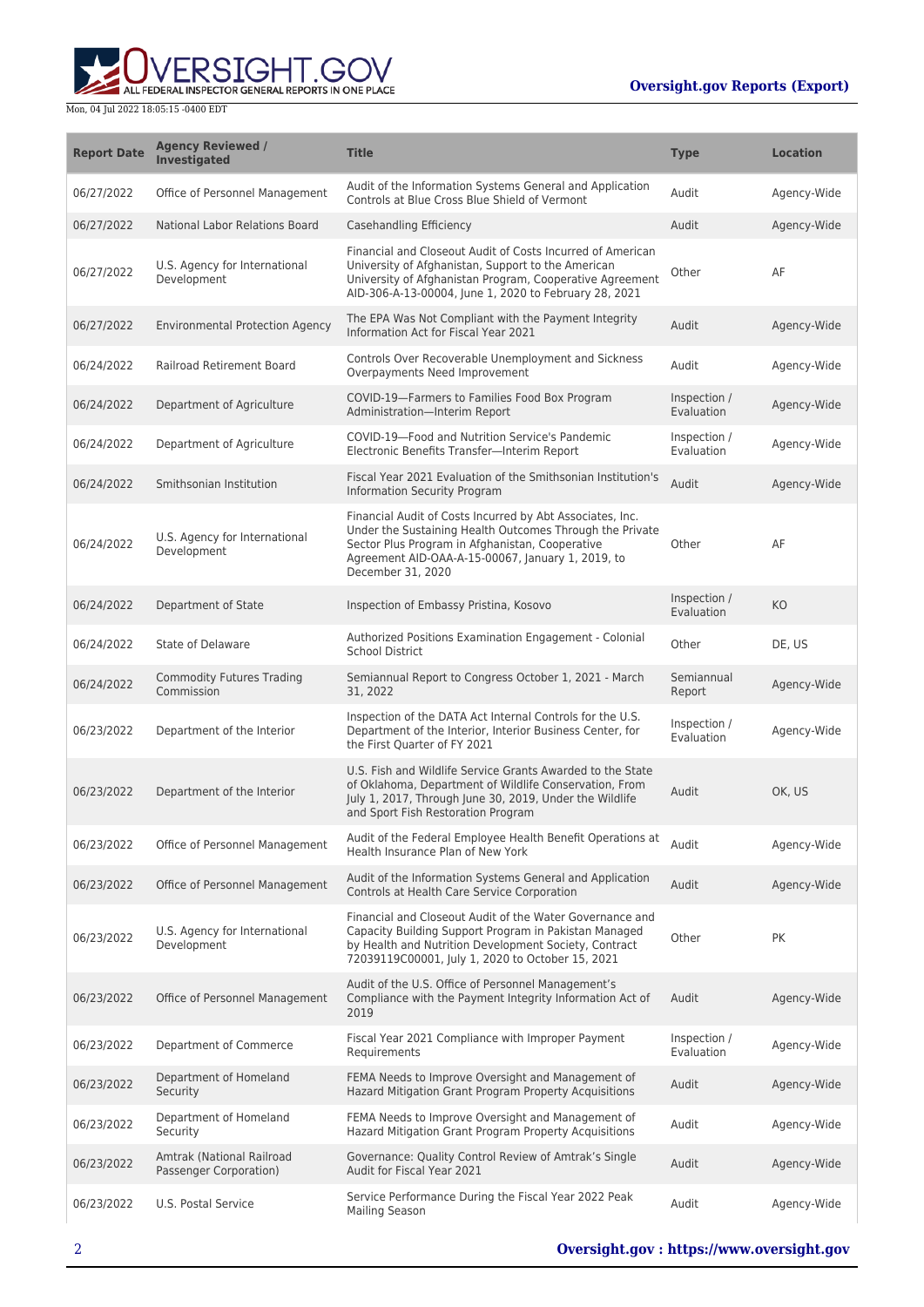

| <b>Report Date</b> | <b>Agency Reviewed /</b><br><b>Investigated</b> | <b>Title</b>                                                                                                                                                                                                                 | <b>Type</b>                | <b>Location</b> |
|--------------------|-------------------------------------------------|------------------------------------------------------------------------------------------------------------------------------------------------------------------------------------------------------------------------------|----------------------------|-----------------|
| 06/23/2022         | Department of State                             | Audit of Department of State FY 2021 Compliance With<br>Payment Integrity Requirements                                                                                                                                       | Audit                      | Agency-Wide     |
| 06/23/2022         | Federal Housing Finance Agency                  | FHFA Has Laid the Groundwork to Integrate Consideration<br>of Climate-Related Financial Risk into its Policies and<br>Programs but Plans and Methodologies to Accomplish This<br>Work Are in the Early Stages of Development | Audit                      | Agency-Wide     |
| 06/23/2022         | <b>Environmental Protection Agency</b>          | The Coronavirus Pandemic Caused Schedule Delays,<br>Human Health Impacts, and Limited Oversight at<br>Superfund National Priorities List Sites                                                                               | Audit                      | Agency-Wide     |
| 06/22/2022         | Securities and Exchange<br>Commission           | Final Management Letter: Evaluation of the SEC's FY 2021<br>Compliance With the Payment Integrity Information Act of<br>2019                                                                                                 | Inspection /<br>Evaluation | Agency-Wide     |
| 06/22/2022         | Department of the Treasury                      | Independent Review of 4003(b) Loan Recipient's Validation<br>Memo - United Airlines                                                                                                                                          | Review                     | Agency-Wide     |
| 06/22/2022         | Department of Defense                           | Audit of U.S. Army Base Operations and Security Support<br>Services Contract Government-Furnished Property in<br>Kuwait                                                                                                      | Audit                      | Agency-Wide     |
| 06/22/2022         | U.S. Agency for International<br>Development    | Financial Audit of USAID Resources Managed by MOI<br>Teaching and Referral Hospital in Kenya Under Agreement<br>AID-615-A-12-00001, July 1, 2020, to June 30, 2021                                                           | Other                      | <b>KE</b>       |
| 06/22/2022         | Architect of the Capitol                        | Architect of the Capitol (AOC) Supervisor Accusations of<br>Abuse of Power, Mismanagement and Reprisal - Not<br>Substantiated                                                                                                | Investigation              | Agency-Wide     |
| 06/22/2022         | <b>General Services Administration</b>          | Audit of Security Camera and Alarm Systems at GSA-<br><b>Owned Buildings</b>                                                                                                                                                 | Audit                      | Agency-Wide     |
| 06/22/2022         | Department of Agriculture                       | USDA Farmers to Families Food Box Program                                                                                                                                                                                    | Other                      | <b>US</b>       |
| 06/22/2022         | National Science Foundation                     | Performance Audit of Incurred Costs - San Francisco State<br>University                                                                                                                                                      | Audit                      | CA, US          |
| 06/22/2022         | Federal Deposit Insurance<br>Corporation        | DOJ Press Release: Owners Of Grand Rapids Trucking<br>Company Plead Guilty To Bank Fraud Conspiracy, Pay<br>\$1,000,000 In Related Civil Case, In Connection With<br>Covid-19 Relief Fraud                                   | Investigation              | MI, US          |
| 06/22/2022         | U.S. Postal Service                             | Mail Delivery, Customer Service, and Property Conditions<br>Review - Select Units, Indianapolis, IN Region                                                                                                                   | Audit                      | Agency-Wide     |
| 06/22/2022         | Federal Deposit Insurance<br>Corporation        | Background Investigations for Privileged Account Holders                                                                                                                                                                     | Other                      | Agency-Wide     |
| 06/22/2022         | Department of Veterans Affairs                  | Mission Accountability Support Tracker Lacked Sufficient<br><b>Security Controls</b>                                                                                                                                         | Review                     | Agency-Wide     |
| 06/22/2022         | AmeriCorps                                      | Office of Inspector General Assessment of AmeriCorps'<br>Financial Statement Audit and Cybersecurity Corrective<br><b>Action Plans</b>                                                                                       | Review                     | Agency-Wide     |
| 06/22/2022         | <b>Environmental Protection Agency</b>          | The EPA's Approval and Oversight of Water Infrastructure<br>Finance and Innovation Act Loans Complied with Federal<br>Law and Regulations                                                                                    | Audit                      | Agency-Wide     |
| 06/22/2022         | AmeriCorps                                      | Office of Inspector General Assessment of AmeriCorps'<br>Financial Statement Audit and Cybersecurity Corrective<br><b>Action Plans</b>                                                                                       | Audit                      | Agency-Wide     |
| 06/21/2022         | Department of Defense                           | Audit of the Development and Maintenance of Department<br>of Defense Security Classification Guides                                                                                                                          | Audit                      | Agency-Wide     |
| 06/21/2022         | Department of the Interior                      | U.S. Department of the Interior's Compliance With the<br>Payment Integrity Information Act of 2019 in Its Fiscal Year<br>2021 Agency Financial Report                                                                        | Inspection /<br>Evaluation | Agency-Wide     |
| 06/21/2022         | U.S. Postal Service                             | Changes in the Usage of the Modes of Transportation                                                                                                                                                                          | Audit                      | Agency-Wide     |
| 06/21/2022         | National Science Foundation                     | Performance Audit of Incurred Costs - Cal Poly Corporation                                                                                                                                                                   | Audit                      | CA, US          |
| 06/21/2022         | <b>State of Delaware</b>                        | Authorized Positions Examination Engagement - Christina<br><b>School District</b>                                                                                                                                            | Inspection /<br>Evaluation | DE, US          |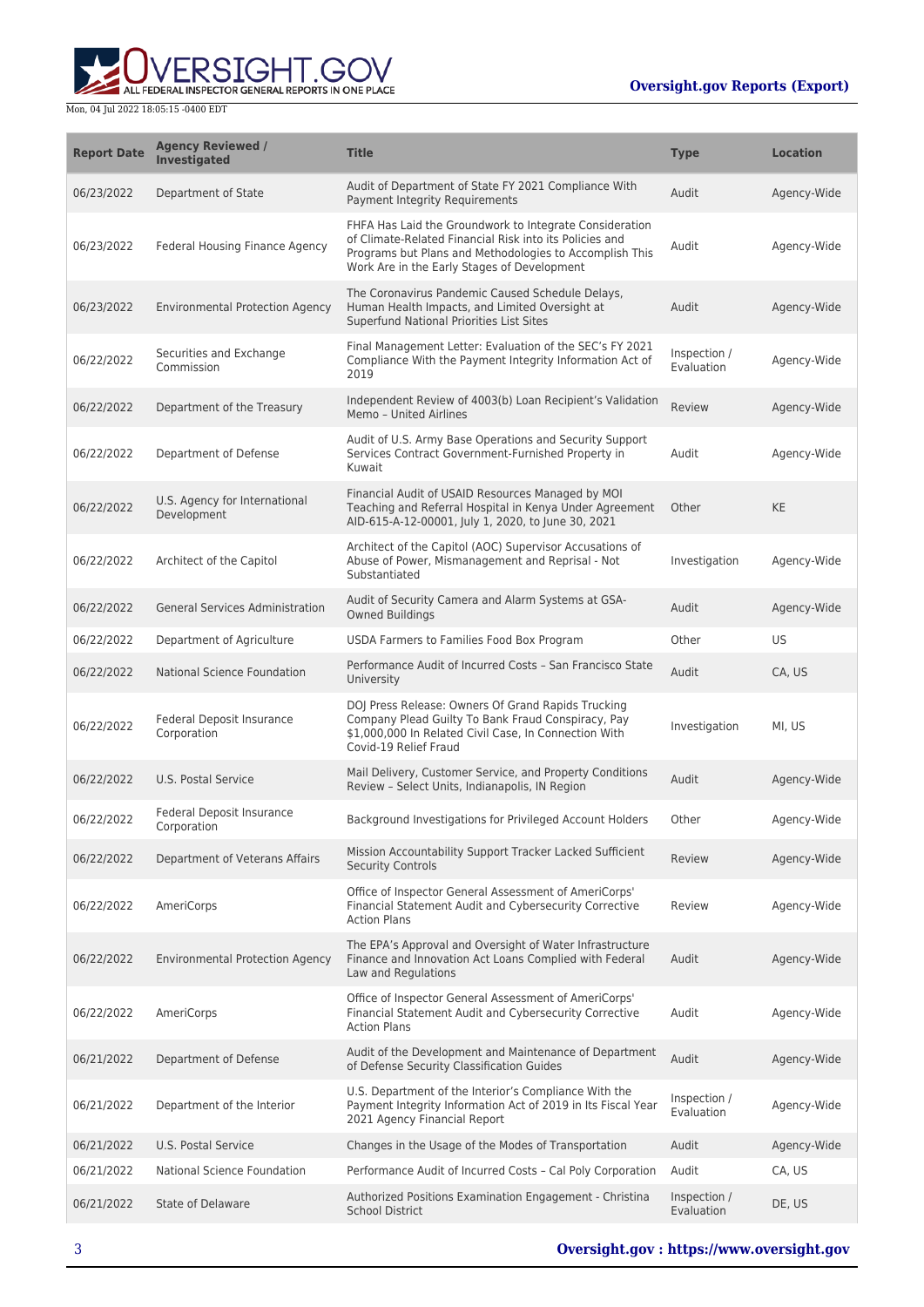**WERSIGHT.GOV** 

| <b>Report Date</b> | <b>Agency Reviewed /</b><br><b>Investigated</b>              | <b>Title</b>                                                                                                                                                           | <b>Type</b>                | <b>Location</b>                      |
|--------------------|--------------------------------------------------------------|------------------------------------------------------------------------------------------------------------------------------------------------------------------------|----------------------------|--------------------------------------|
| 06/21/2022         | Department of Veterans Affairs                               | Comprehensive Healthcare Inspection of the Washington<br>DC VA Medical Center                                                                                          | Inspection /<br>Evaluation | Agency-Wide                          |
| 06/17/2022         | Internal Revenue Service                                     | Fiscal Year 2022 Review of Compliance With Legal<br>Guidelines When Conducting Seizures of Taxpayers'<br>Property                                                      | Audit                      | Agency-Wide                          |
| 06/17/2022         | U.S. International Development<br><b>Finance Corporation</b> | DFC Complied with Payment Integrity Information Act of<br>2019 Requirements in Fiscal Year 2021                                                                        | Audit                      |                                      |
| 06/17/2022         | Federal Deposit Insurance<br>Corporation                     | DOJ Press Release: Owner of Tech Services Company<br>Sentenced to More than Three Years in Prison for \$13<br>Million COVID-Relief Fraud Scheme                        | Investigation              | MA, US                               |
| 06/17/2022         | Federal Deposit Insurance<br>Corporation                     | DOJ Press Release: Man Arrested for Allegedly Distributing<br>Over \$230 Million of Adulterated HIV Medication                                                         | Investigation              | FL, US                               |
| 06/17/2022         | U.S. Agency for International<br>Development                 | USAID OIG Semiannual Report to Congress: October 1,<br>2021- March 31, 2022                                                                                            | Semiannual<br>Report       | Agency-Wide                          |
| 06/16/2022         | Railroad Retirement Board                                    | The Railroad Retirement Board was Not Compliant with the<br>Payment Integrity Information Act for Fiscal Year 2021                                                     | Audit                      | Agency-Wide                          |
| 06/16/2022         | Federal Deposit Insurance<br>Corporation                     | DOJ Press Release: St. Paul Man Sentenced to Prison for<br>\$841,000 COVID-Relief Scheme to Defraud the Small<br>Business Administration's Paycheck Protection Program | Investigation              | MN, US                               |
| 06/16/2022         | Department of Homeland<br>Security                           | Semiannual Report to Congress October 1, 2021 - March<br>31, 2022                                                                                                      | Other                      | Agency-Wide                          |
| 06/16/2022         | Architect of the Capitol                                     | Audit of Fiscal Year 2021 Financial Statements                                                                                                                         | Audit                      | Agency-Wide                          |
| 06/16/2022         | Architect of the Capitol                                     | Fiscal Year 2021 Financial Statements Audit Management<br>Letter                                                                                                       | Audit                      | Agency-Wide                          |
| 06/16/2022         | Denali Commission                                            | Investigative Summary                                                                                                                                                  | Investigation              | Agency-Wide                          |
| 06/16/2022         | Department of Justice                                        | Audit of the Office of Justice Programs Grant Awarded to<br>the Pinellas Ex-Offender Re-Entry Coalition, Inc.,<br>Clearwater, Florida                                  | Audit                      | FL, US                               |
| 06/15/2022         | U.S. Agency for International<br>Development                 | Audit Report on Deloitte Government and Public Services'<br>Proposed Amounts on Unsettled Flexibly Priced Contracts<br>for Contractor Fiscal Year 2019                 | Other                      | US                                   |
| 06/15/2022         | Board of Governors of the Federal<br>Reserve System          | Security Control Review of the Board's Secure Document<br>System                                                                                                       | Audit                      | Agency-Wide                          |
| 06/15/2022         | Board of Governors of the Federal<br>Reserve System          | Testing Results for the Board's Software and License Asset<br><b>Management Processes</b>                                                                              | Audit                      | Agency-Wide                          |
| 06/15/2022         | Amtrak (National Railroad<br>Passenger Corporation)          | FINANCIAL MANAGEMENT: Improving Payment Request<br>Controls Could Provide a Better Value for Purchases and<br>Protect the Company's Interests                          | Audit                      | Agency-Wide                          |
| 06/15/2022         | Department of Defense                                        | Audit of the Reuse of Defense Logistics Agency Disposition<br>Services Excess Property                                                                                 | Audit                      | Agency-Wide                          |
| 06/15/2022         | Tennessee Valley Authority                                   | TVA Nuclear Maintenance Employee Time Reporting                                                                                                                        | Inspection /<br>Evaluation | Agency-Wide                          |
| 06/15/2022         | <b>Small Business Administration</b>                         | SBA's Controls Over Cash Contributions and Gifts, Fiscal<br>Years 2022 and 2021                                                                                        | Inspection /<br>Evaluation | Agency-Wide                          |
| 06/15/2022         | Department of Energy                                         | The Department of Energy's Chief Information Officer's<br><b>Business Operations Support Services Contract</b>                                                         | Audit                      | $\cdot$ DC, US<br>$\bullet$ MD, US   |
| 06/14/2022         | Department of Justice                                        | Audit of the United States Marshals Service's Management<br>of Seized Cryptocurrency                                                                                   | Audit                      | Agency-Wide                          |
| 06/14/2022         | Department of Veterans Affairs                               | Financial Efficiency Review of the VA El Paso Healthcare<br>System in Texas and New Mexico                                                                             | Inspection /<br>Evaluation | $\bullet$ TX, US<br>$\bullet$ NM, US |
| 06/14/2022         | National Aeronautics and Space<br>Administration             | NASA's Management of the Earth Science Disasters<br>Program                                                                                                            | Audit                      | Agency-Wide                          |
| 06/14/2022         | Department of Energy                                         | The Western Federal Power System's Fiscal Year 2021<br><b>Financial Statement Audit</b>                                                                                | Audit                      | Agency-Wide                          |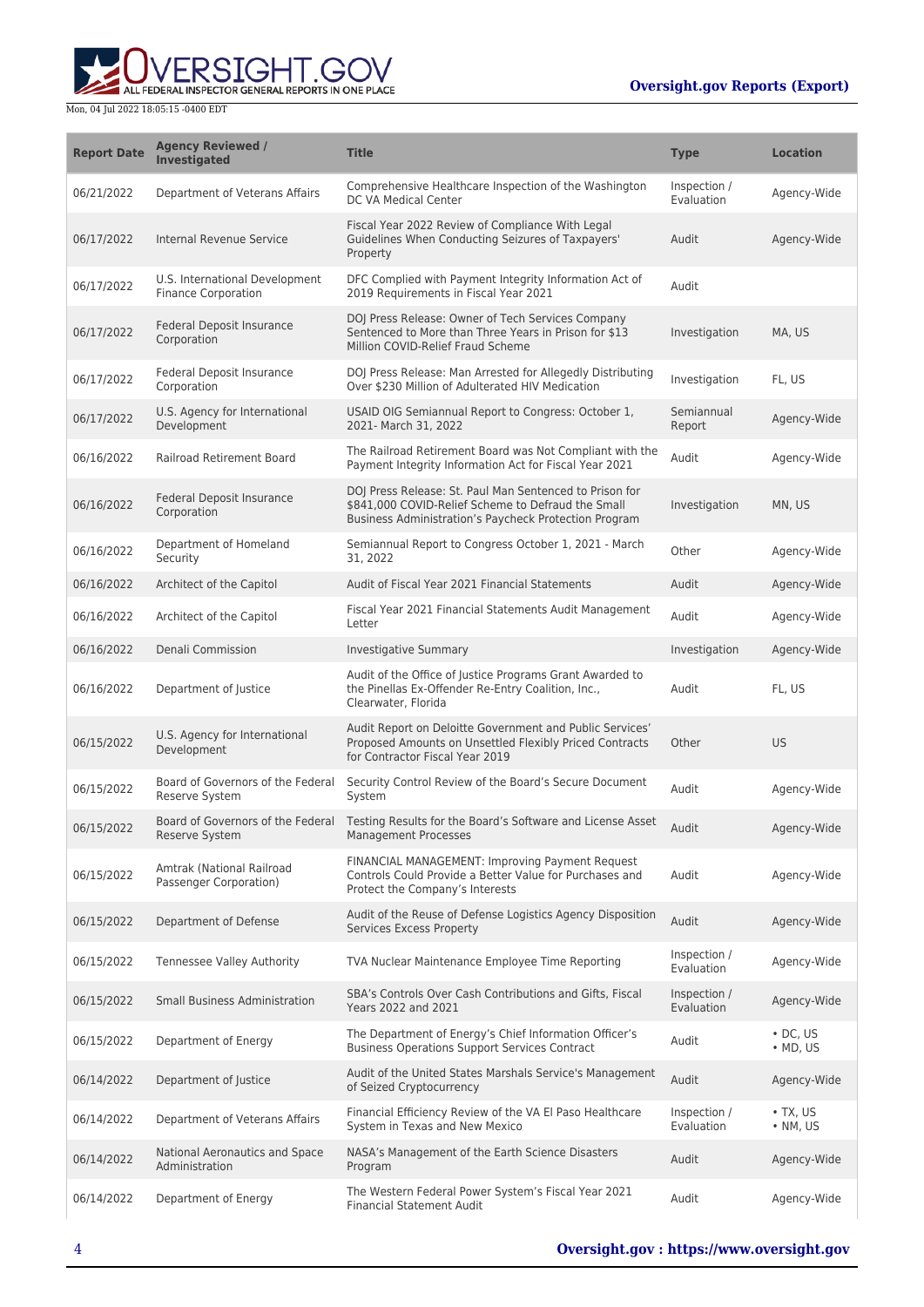

| <b>Report Date</b> | <b>Agency Reviewed /</b><br><b>Investigated</b>  | <b>Title</b>                                                                                                                                                                                         | <b>Type</b>                | <b>Location</b> |
|--------------------|--------------------------------------------------|------------------------------------------------------------------------------------------------------------------------------------------------------------------------------------------------------|----------------------------|-----------------|
| 06/13/2022         | Department of the Interior                       | Improvements Needed in the Bureau of Safety and<br>Environmental Enforcement's Procedures Concerning<br>Offshore Venting and Flaring Record Reviews                                                  | Other                      | Agency-Wide     |
| 06/13/2022         | Department of Defense                            | Audit of the Department of Defense's Implementation of<br>Predictive Maintenance Strategies to Support Weapon<br>System Sustainment                                                                  | Audit                      | Agency-Wide     |
| 06/13/2022         | <b>Federal Election Commission</b>               | Investigative Summary I22INV00010: Lost FEC Laptop<br>Reported by an Agency Employee                                                                                                                 | Investigation              | Agency-Wide     |
| 06/13/2022         | Multiple Agencies                                | Key Insights: Identity Fraud Reduction and Redress in<br>Pandemic Response Programs                                                                                                                  | Other                      | Agency-Wide     |
| 06/10/2022         | U.S. Agency for International<br>Development     | Financial Audit of USAID Resources Managed by Africaid in<br>Zimbabwe Under Cooperative Agreement AID-613-<br>A-17-00001, January 1 to December 31, 2021                                             | Other                      | ZW              |
| 06/10/2022         | Inter-American Foundation                        | OIG Risk Assessment of the Inter-American Foundation<br>Charge Card Program for Fiscal Years 2021 and 2020                                                                                           | Audit                      | <b>US</b>       |
| 06/10/2022         | U.S. Agency for International<br>Development     | USAID Complied in Fiscal Year 2021 With the Payment<br>Integrity Information Act of 2019                                                                                                             | Audit                      | US.             |
| 06/10/2022         | State of Delaware                                | Authorized Positions Examination Engagement -<br>Brandywine School District                                                                                                                          | Other                      | DE, US          |
| 06/10/2022         | Department of Homeland<br>Security               | Department of Homeland Security's FY 2021 Compliance<br>with the Payment Integrity Information Act of 2019 and<br>Executive Order 13520, Reducing Improper Payments                                  | Audit                      | Agency-Wide     |
| 06/10/2022         | Tennessee Valley Authority                       | <b>TVA Nuclear Radiation Dosage</b>                                                                                                                                                                  | Inspection /<br>Evaluation | Agency-Wide     |
| 06/09/2022         | U.S. Agency for International<br>Development     | Financial Audit of USAID Resources Managed by Center for<br>Clinical Care and Clinical Research in Nigeria Under<br>Cooperative Agreement 72062020CA00006, October 1,<br>2020, to September 30, 2021 | Other                      | <b>NG</b>       |
| 06/09/2022         | U.S. Agency for International<br>Development     | Financial Audit of Handicap International Federation Under<br>Multiple Awards, for the Fiscal Year Ended December 31,<br>2019                                                                        | Other                      | <b>US</b>       |
| 06/09/2022         | Department of Education                          | Duplicate Higher Education Emergency Relief Fund Grant<br>Awards                                                                                                                                     | Other                      | Agency-Wide     |
| 06/09/2022         | Peace Corps                                      | Final Report on the Post Re-Entry Health and Safety<br>Review of Peace Corps/Ecuador                                                                                                                 | Review                     | ЕC              |
| 06/09/2022         | Farm Credit Administration                       | Farm Credit Administration's Enterprise Risk Management<br>and Internal Control Program                                                                                                              | Audit                      | Agency-Wide     |
| 06/09/2022         | Federal Deposit Insurance<br>Corporation         | DOJ Press Release: Two Burlington County Women<br>Charged in \$175 Million Check-Cashing Scheme                                                                                                      | Investigation              | NJ, US          |
| 06/09/2022         | National Aeronautics and Space<br>Administration | NASA's Management of the Mobile Launcher 2 Contract                                                                                                                                                  | Audit                      | Agency-Wide     |
| 06/09/2022         | U.S. Postal Service                              | Mail Delivery, Customer Service, and Property Conditions<br>Review - Renton Main Post Office, Renton, WA                                                                                             | Audit                      | Agency-Wide     |
| 06/08/2022         | U.S. Postal Service                              | Competitive Outbound International Negotiated Service<br>Agreement Pricing and Revenue Commitments                                                                                                   | Audit                      | Agency-Wide     |
| 06/08/2022         | U.S. Postal Service                              | Competitive Outbound International Negotiated Service<br>Agreement Pricing and Revenue Commitments                                                                                                   | Audit                      | Agency-Wide     |
| 06/08/2022         | Department of Defense                            | DoD Cooperative Agreements With Coronavirus Aid, Relief,<br>and Economic Security Act Obligations                                                                                                    | Audit                      | Agency-Wide     |
| 06/08/2022         | Federal Deposit Insurance<br>Corporation         | DOJ Press Release: Florida Man Arrested for \$2.5 Million<br><b>COVID-Relief Fraud</b>                                                                                                               | Investigation              | US              |
| 06/08/2022         | <b>Multiple Agencies</b>                         | Lessons Learned in Oversight of Pandemic Relief Funds                                                                                                                                                | Other                      | Agency-Wide     |
| 06/08/2022         | Department of Veterans Affairs                   | Contract Medical Exam Program Limitations Put Veterans<br>at Risk for Inaccurate Claims Decisions                                                                                                    | Review                     | Agency-Wide     |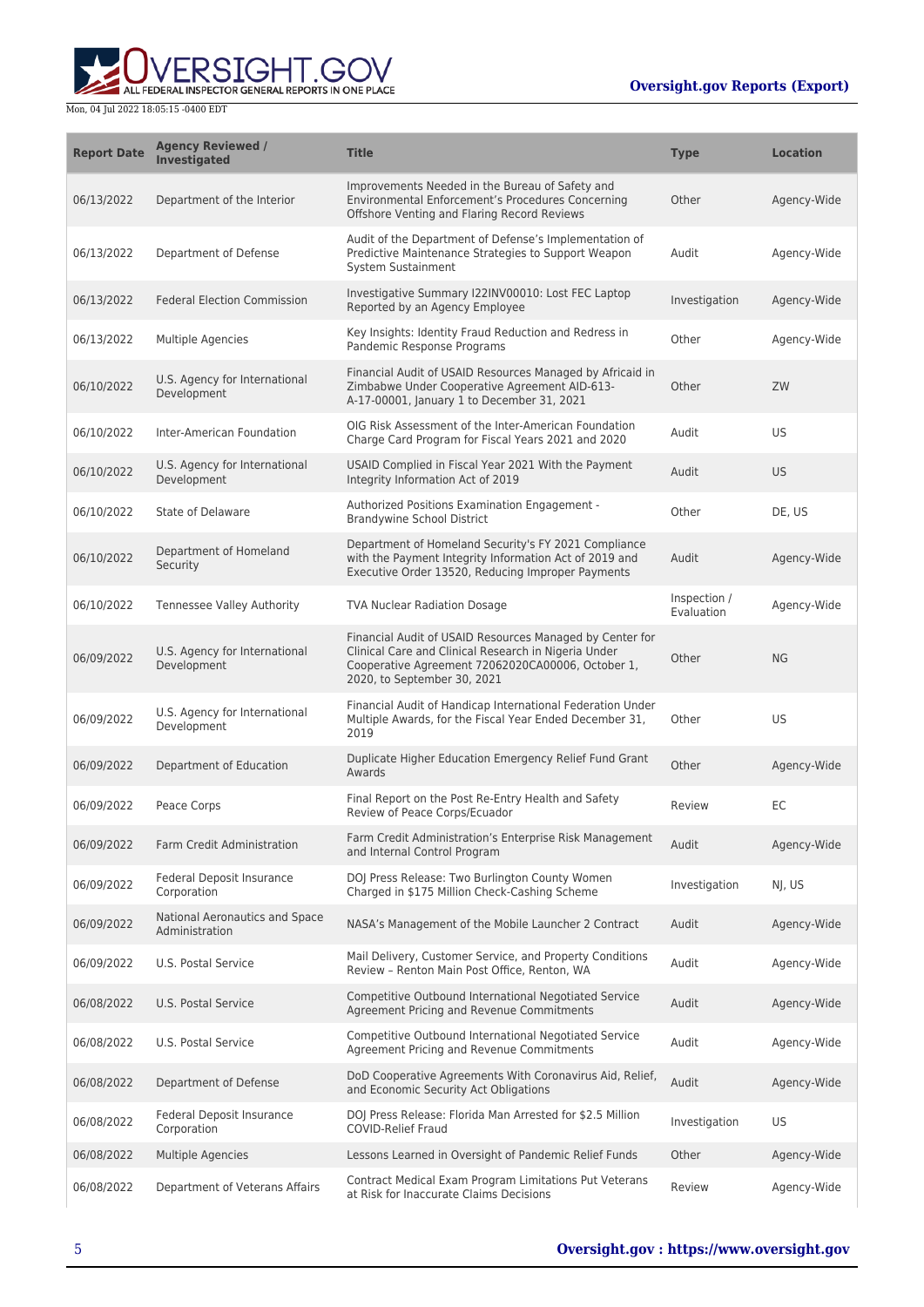ALL FEDERAL INSPECTOR GENERAL REPORTS IN ONE PLACE

| <b>Report Date</b> | <b>Agency Reviewed /</b><br><b>Investigated</b>                            | <b>Title</b>                                                                                                                                                                                                           | <b>Type</b>                | <b>Location</b> |
|--------------------|----------------------------------------------------------------------------|------------------------------------------------------------------------------------------------------------------------------------------------------------------------------------------------------------------------|----------------------------|-----------------|
| 06/08/2022         | U.S. Agency for International<br>Development                               | Agreed-Upon Procedures Engagement of USAID Resources<br>Managed by Education Development Center Inc. in Liberia<br>Under Cost-Plus-Fixed-Fee Contract, AID-669-TO-17-00001,<br>March 2, 2017, to July 31, 2021         | Other                      | <b>LR</b>       |
| 06/08/2022         | U.S. Postal Service                                                        | U.S. Postal Service International Mail Operations and<br>Performance Data                                                                                                                                              | Audit                      | Agency-Wide     |
| 06/08/2022         | Department of State                                                        | Management Assistance Report: The Department of<br><b>State's Records Retirement Process</b>                                                                                                                           | Other                      | Agency-Wide     |
| 06/08/2022         | <b>Environmental Protection Agency</b>                                     | The EPA Continues to Fail to Meet Inspection Requirements<br>for Hazardous Waste Treatment, Storage, and Disposal<br><b>Facilities</b>                                                                                 | Audit                      | Agency-Wide     |
| 06/07/2022         | State of Delaware                                                          | Authorized Positions Examination Engagement - Caesar<br>Rodney School District                                                                                                                                         | Other                      | DE, US          |
| 06/07/2022         | Department of Energy                                                       | Special Report on Prospective Considerations for the Loan<br>Authority Supported Under the Loan Programs Office to<br>Improve Internal Controls and Prevent Fraud, Waste, and<br>Abuse                                 | Other                      | DC, US          |
| 06/07/2022         | Federal Deposit Insurance<br>Corporation                                   | DOJ Press Release: New York And Florida Resident<br>Sentenced To 51 Months In Prison For \$6.8 Million<br>Paycheck Protection Program Fraud Scheme                                                                     | Investigation              | NJ, US          |
| 06/07/2022         | Gulf Coast Ecosystem Restoration<br>Council                                | FINANCIAL MANAGEMENT: Audit of the Gulf Coast<br>Ecosystem Restoration Council's Compliance with PIIA for<br>Fiscal Year 2021                                                                                          | Audit                      | Agency-Wide     |
| 06/07/2022         | U.S. Postal Service                                                        | Mail Delivery, Customer Service, and Property Conditions<br>Review - Lacey Branch, Lacey, WA                                                                                                                           | Audit                      | Agency-Wide     |
| 06/07/2022         | U.S. Postal Service                                                        | Mail Delivery, Customer Service, and Property Conditions<br>Review - Kent Main Post Office, Kent, WA                                                                                                                   | Audit                      | Agency-Wide     |
| 06/07/2022         | U.S. Agency for International<br>Development                               | Financial Audit of USAID Resources Managed by Baylor<br>College of Medicine Children's Foundation Lesotho Under<br>Agreement 72067419CA00016, July 1, 2020, to June 30,<br>2021                                        | Other                      | <b>LS</b>       |
| 06/07/2022         | U.S. Agency for International<br>Development                               | Financial Audit of USAID Resources Managed by American<br>University of Nigeria Under Cooperative Agreement<br>72062019CA0002, August 1, 2020, to July 31, 2021                                                        | Other                      | NG              |
| 06/07/2022         | U.S. Agency for International<br>Development                               | Financial Audit of USAID Resources Managed by<br>Organization for Public Health Interventions and<br>Development in Zimbabwe Under Cooperative Agreement<br>72061320CA00005, October 1, 2020, to September 30,<br>2021 | Other                      | ZW              |
| 06/07/2022         | U.S. Agency for Global Media<br>(f/k/a Broadcasting Board of<br>Governors) | Audit of U.S. Agency for Global Media FY 2021 Compliance<br>With Payment Integrity Reguirements                                                                                                                        | Audit                      | Agency-Wide     |
| 06/06/2022         | Department of Energy                                                       | The Department of Energy's Unclassified Cybersecurity<br>Program - 2021                                                                                                                                                | Inspection /<br>Evaluation | Agency-Wide     |
| 06/06/2022         | Millennium Challenge Corporation                                           | MCC Complied in Fiscal Year 2021 With the Payment<br>Integrity Information Act of 2019                                                                                                                                 | Audit                      | US.             |
| 06/06/2022         | Department of Veterans Affairs                                             | Suicide Prevention Coordinators Need Improved Training,<br>Guidance, and Oversight                                                                                                                                     | Review                     | Agency-Wide     |
| 06/06/2022         | Federal Deposit Insurance<br>Corporation                                   | DOJ Press Release: Foreign National Involved in Religious<br>Institution Check Theft Conspiracy Sentenced to Over<br>Three Years in Federal Prison                                                                     | Investigation              | MD, US          |
| 06/06/2022         | Denali Commission                                                          | Semiannual Report to The Congress, October 1, 2021 -<br>March 31, 2022                                                                                                                                                 | Semiannual<br>Report       | Agency-Wide     |
| 06/06/2022         | Nuclear Regulatory Commission                                              | Audit of the NRC's Fiscal Year (FY) 2021 Compliance with<br><b>Improper Payment Laws</b>                                                                                                                               | Audit                      | MD, US          |
| 06/03/2022         | U.S. Postal Service                                                        | Negotiated Service Agreement and Customer Compliance<br>Capping Report                                                                                                                                                 | Audit                      | Agency-Wide     |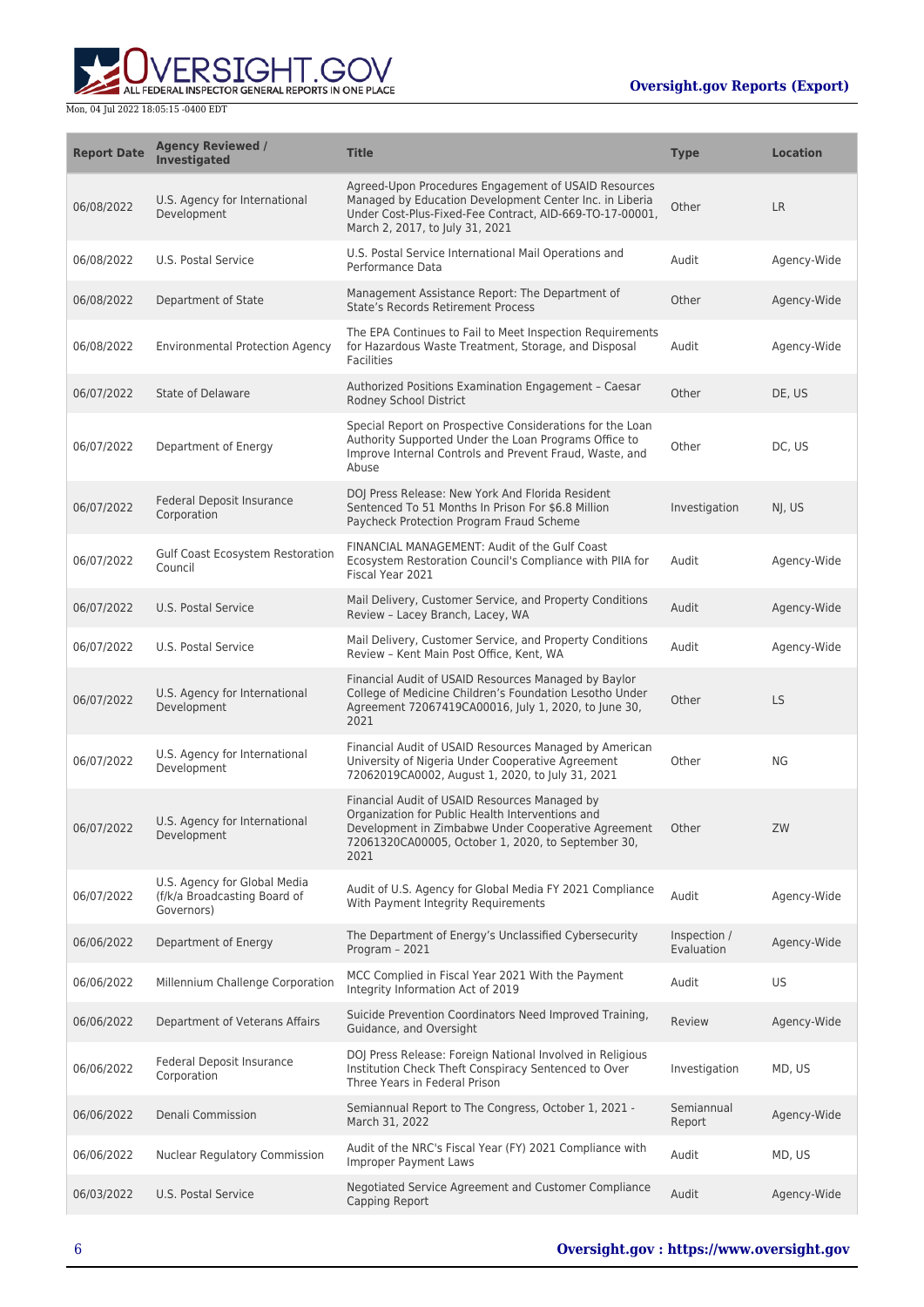**WERSIGHT.GOV** 

| <b>Report Date</b> | <b>Agency Reviewed /</b><br>Investigated                                                               | <b>Title</b>                                                                                                                                             | <b>Type</b>                | <b>Location</b>                                                                          |
|--------------------|--------------------------------------------------------------------------------------------------------|----------------------------------------------------------------------------------------------------------------------------------------------------------|----------------------------|------------------------------------------------------------------------------------------|
| 06/02/2022         | U.S. Postal Service                                                                                    | Property Condition Review Capping Report                                                                                                                 | Audit                      | Agency-Wide                                                                              |
| 06/02/2022         | Department of the Treasury                                                                             | Independent Review of 4003(b) Loan Recipient's Validation<br>Memo - SkyWest Airlines, Inc.                                                               | Review                     | Agency-Wide                                                                              |
| 06/02/2022         | Department of Veterans Affairs                                                                         | Comprehensive Healthcare Inspection of the Hershel<br>"Woody" Williams VA Medical Center in Huntington, West<br>Virginia                                 | Inspection /<br>Evaluation | $\cdot$ WV, US<br>$\bullet$ KY, US<br>$\cdot$ WV, US<br>$\cdot$ OH, US<br>$\cdot$ WV, US |
| 06/02/2022         | Department of Veterans Affairs                                                                         | Comprehensive Healthcare Inspection of the Beckley VA<br>Medical Center in West Virginia                                                                 | Inspection /<br>Evaluation | • WV, US<br>$\bullet$ WV, US<br>$\bullet$ WV, US                                         |
| 06/01/2022         | Department of Veterans Affairs                                                                         | Veterans Data Integration and Federation Enterprise<br>Platform Lacks Sufficient Security Controls                                                       | Audit                      | Agency-Wide                                                                              |
| 06/01/2022         | State of Delaware                                                                                      | Authorized Positions Examination Engagement -<br>Appoquinimink School District                                                                           | Other                      | DE, US                                                                                   |
| 06/01/2022         | U.S. Agency for International<br>Development                                                           | Financial Audit of Danish Refugee Council Under Multiple<br>Awards, for the Fiscal Year Ended December 31, 2019,                                         | Other                      | <b>US</b>                                                                                |
| 06/01/2022         | Department of Veterans Affairs                                                                         | Deficits with Metrics Following Implementation of the New<br>Electronic Health Record at the Mann-Grandstaff VA<br>Medical Center in Spokane, Washington | Inspection /<br>Evaluation | WA, US                                                                                   |
| 06/01/2022         | Department of Education                                                                                | The Office of Postsecondary Education's Oversight of<br>Higher Education Emergency Relief Fund Grants                                                    | Audit                      | Agency-Wide                                                                              |
| 06/01/2022         | National Science Foundation                                                                            | Performance Audit of Incurred Costs - University of Maine                                                                                                | Audit                      | ME, US                                                                                   |
| 06/01/2022         | Federal Deposit Insurance<br>Corporation                                                               | DOJ Press Release: Tulsa Man Sentenced for Defrauding<br><b>Investor and Banks of Millions</b>                                                           | Investigation              | OK, US                                                                                   |
| 06/01/2022         | Department of Veterans Affairs                                                                         | Inspection of Information Technology Security at the<br>Consolidated Mail Outpatient Pharmacy in Dallas, Texas                                           | Inspection /<br>Evaluation | TX, US                                                                                   |
| 06/01/2022         | Department of State, U.S. Agency<br>for Global Media (f/k/a<br><b>Broadcasting Board of Governors)</b> | Semiannual Report to The Congress, October 1, 2021 -<br>March 31, 2022                                                                                   | Semiannual<br>Report       | Agency-Wide                                                                              |
| 06/01/2022         | Tennessee Valley Authority                                                                             | Non-Power Dam Control System Cybersecurity                                                                                                               | Audit                      | Agency-Wide                                                                              |
| 06/01/2022         | Department of Veterans Affairs                                                                         | Inspection of Information Technology Security at the<br>Consolidated Mail Outpatient Pharmacy in Tucson, Arizona                                         | Inspection /<br>Evaluation | Agency-Wide                                                                              |
| 06/01/2022         | Office of the Director of National<br>Intelligence                                                     | The Office of the Inspector General of the Intelligence<br>Community Releases Its Semiannual Report to Congress                                          | Semiannual<br>Report       | Agency-Wide                                                                              |
| 06/01/2022         | Election Assistance Commission                                                                         | Semiannual Report to Congress - Spring 2022                                                                                                              | Semiannual<br>Report       | Agency-Wide                                                                              |
| 06/01/2022         | Department of the Treasury                                                                             | Semiannual Report to Congress, Department of the<br>Treasury, Office of Inspector General (October 1, 2021 -<br>March 31, 2022)                          | Semiannual<br>Report       | Agency-Wide                                                                              |
| 05/31/2022         | Committee for Purchase From<br>People Who Are Blind or Severely<br>Disabled (AbilityOne Program)       | Semiannual Report to Congress for October 1, 2021 -<br>March 31, 2022. Office of Inspector General, U.S.<br>AbilityOne Commission                        | Semiannual<br>Report       | Agency-Wide                                                                              |
| 05/31/2022         | Federal Deposit Insurance<br>Corporation                                                               | DOJ Press Release: Vacaville Man Sentenced to 8 Years in<br>Prison for Billion Dollar DC Solar Ponzi Scheme                                              | Investigation              | CA, US                                                                                   |
| 05/31/2022         | Department of Education                                                                                | OIG 84th Semiannual Report to Congress                                                                                                                   | Semiannual<br>Report       | Agency-Wide                                                                              |
| 05/31/2022         | Federal Housing Finance Agency                                                                         | FHFA Ensured that Fannie Mae Submitted Required<br>Property Valuation Data to the Agency's Mortgage Loan<br>Integrated System                            | Review                     | US                                                                                       |
| 05/31/2022         | Department of Housing and<br>Urban Development                                                         | SAR 87 - HUD OIG Semiannual Report to Congress for the<br>period October 1, 2021, through March 31, 2022                                                 | Semiannual<br>Report       | Agency-Wide                                                                              |
| 05/31/2022         | National Aeronautics and Space<br>Administration                                                       | Semiannual Report: October 1, 2021 through March 31,<br>2022                                                                                             | Semiannual<br>Report       | Agency-Wide                                                                              |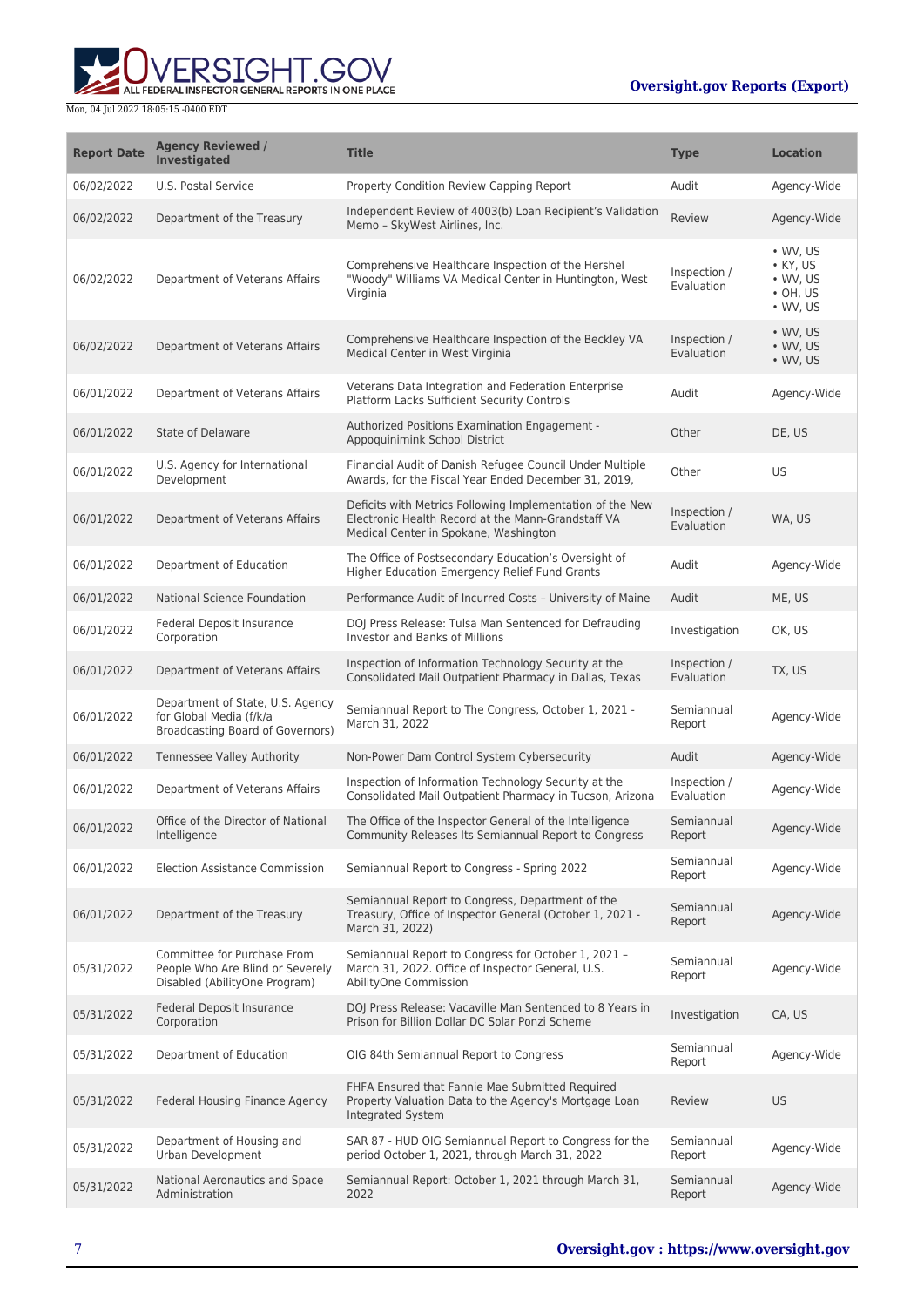

| <b>Report Date</b> | <b>Agency Reviewed /</b><br><b>Investigated</b> | <b>Title</b>                                                                                                                                                                                  | <b>Type</b>                | <b>Location</b>                                                      |
|--------------------|-------------------------------------------------|-----------------------------------------------------------------------------------------------------------------------------------------------------------------------------------------------|----------------------------|----------------------------------------------------------------------|
| 05/31/2022         | <b>Federal Election Commission</b>              | Federal Election Commission Semiannual Report to<br>Congress                                                                                                                                  | Semiannual<br>Report       | Agency-Wide                                                          |
| 05/31/2022         | <b>Federal Deposit Insurance</b><br>Corporation | Semiannual Report to the Congress, October 1, 2021-<br>March 31, 2022                                                                                                                         | Semiannual<br>Report       | Agency-Wide                                                          |
| 05/31/2022         | <b>General Services Administration</b>          | Semiannual Report to the Congress - Spring 2022                                                                                                                                               | Semiannual<br>Report       | Agency-Wide                                                          |
| 05/31/2022         | Multiple Agencies                               | Pandemic Response Accountability Committee's<br>Semiannual Report to Congress                                                                                                                 | Semiannual<br>Report       | Agency-Wide                                                          |
| 05/31/2022         | Department of Veterans Affairs                  | Failure to Provide Emergency Care to a Patient and<br>Leaders' Inadequate Response to that Failure at the<br>Malcom Randall VA Medical Center in Gainesville, Florida                         | Inspection /<br>Evaluation | FL, US                                                               |
| 05/31/2022         | <b>Nuclear Regulatory Commission</b>            | Semiannual Report to Congress                                                                                                                                                                 | Other                      | Agency-Wide                                                          |
| 05/31/2022         | Department of Veterans Affairs                  | Comprehensive Healthcare Inspection of Veterans<br>Integrated Service Network 2: New York/New Jersey VA<br>Health Care Network in Bronx, New York                                             | Review                     | NY, US                                                               |
| 05/27/2022         | U.S. Agency for International<br>Development    | Financial Audit of KNCV Tuberculosis Foundation Under<br>Multiple, USAID Awards for the Fiscal Year Ended<br>September 30, 2017                                                               | Other                      | <b>US</b>                                                            |
| 05/27/2022         | <b>General Services Administration</b>          | GSA Complied with the Payment Integrity Information Act<br>in Fiscal Year 2021                                                                                                                | Audit                      | Agency-Wide                                                          |
| 05/27/2022         | Federal Deposit Insurance<br>Corporation        | DOJ Press Release: Richmond Man Pleads Guilty to \$1<br>Million Paycheck Protection Program Fraud Scheme                                                                                      | Investigation              | VA, US                                                               |
| 05/27/2022         | U.S. Postal Service                             | U.S. Postal Service Knowledge Continuity                                                                                                                                                      | Audit                      | Agency-Wide                                                          |
| 05/27/2022         | Department of Energy                            | Semiannual Report to Congress for Period Ending March<br>31, 2022                                                                                                                             | Semiannual<br>Report       | Agency-Wide                                                          |
| 05/27/2022         | <b>Export-Import Bank</b>                       | Semiannual Report to Congress: October 1, 2021 to March<br>31, 2022                                                                                                                           | Semiannual<br>Report       | Agency-Wide                                                          |
| 05/27/2022         | <b>Environmental Protection Agency</b>          | Semiannual Report to Congress: October 1, 2021-March<br>31, 2022                                                                                                                              | Audit                      | Agency-Wide                                                          |
| 05/27/2022         | Securities and Exchange<br>Commission           | Semiannual Report to Congress: October 1, 2021 through<br>March 31, 2022                                                                                                                      | Semiannual<br>Report       | Agency-Wide                                                          |
| 05/27/2022         | Department of Justice                           | Semiannual Report to Congress October 1, 2021 - March<br>31, 2022                                                                                                                             | Semiannual<br>Report       | Agency-Wide                                                          |
| 05/27/2022         | <b>Consumer Product Safety</b><br>Commission    | Semiannual Report to Congress October 1, 2021 to March<br>31, 2022                                                                                                                            | Semiannual<br>Report       | Agency-Wide                                                          |
| 05/26/2022         | U.S. Agency for International<br>Development    | Financial Audit of Closing the Gaps in the TB Care Cascade<br>Program Managed by World Health Partners in India,<br>Cooperative Agreement 72038620CA00012, July 31, 2020<br>to March 31, 2021 | Other                      | IN                                                                   |
| 05/26/2022         | U.S. Agency for International<br>Development    | Examination Report of Incurred Costs Claimed on Flexibly<br>Priced Contracts by International Business & Technical<br>Consultants, Inc. for the Fiscal Year Ended December 31,<br>2018        | Other                      | US                                                                   |
| 05/26/2022         | U.S. African Development<br>Foundation          | OIG Risk Assessment of the U.S. African Development<br>Foundation Charge Card Program for Fiscal Years 2021 and Audit<br>2020                                                                 |                            | <b>US</b>                                                            |
| 05/26/2022         | <b>Federal Election Commission</b>              | Management Letter for OIG Special Review of the Federal<br>Election Commission (FEC) Contracting Officers<br>Representative (COR) Program                                                     | Review                     | Agency-Wide                                                          |
| 05/26/2022         | Department of Veterans Affairs                  | Comprehensive Healthcare Inspection of the VA NY Harbor<br>Healthcare System in New York                                                                                                      | Inspection /<br>Evaluation | $\bullet$ NY, US<br>• NY, US<br>$\bullet$ NY, US<br>$\bullet$ NY, US |
| 05/26/2022         | Social Security Administration                  | Incorrect Old-Age, Survivors and Disability Insurance<br>Benefit Payment Computations that Resulted in<br>Overpayments                                                                        | Audit                      | Agency-Wide                                                          |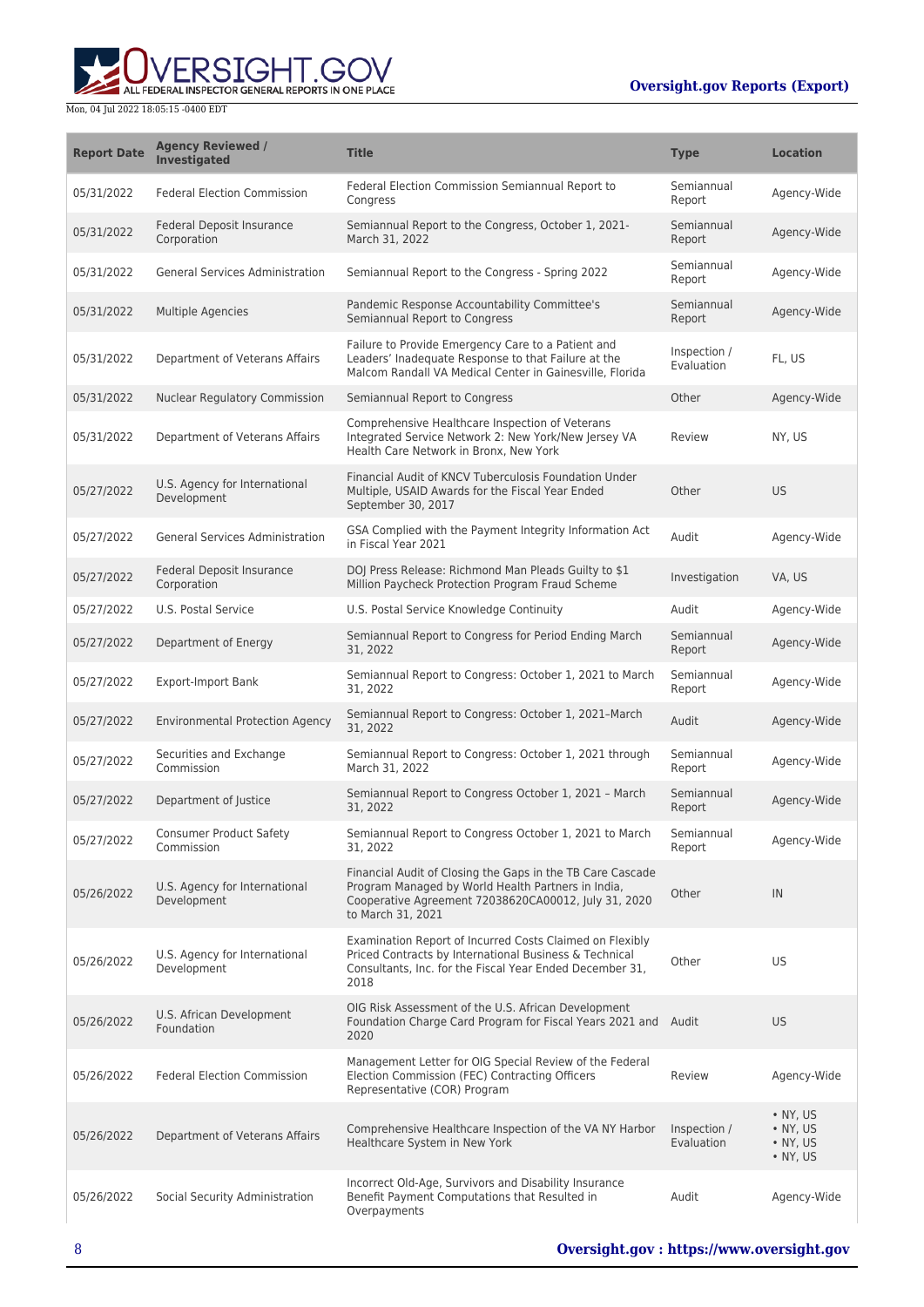

| <b>Report Date</b> | <b>Agency Reviewed /</b><br><b>Investigated</b>     | <b>Title</b>                                                                                                                                                                     | <b>Type</b>                | <b>Location</b> |
|--------------------|-----------------------------------------------------|----------------------------------------------------------------------------------------------------------------------------------------------------------------------------------|----------------------------|-----------------|
| 05/26/2022         | <b>Federal Deposit Insurance</b><br>Corporation     | DOJ Press Release: California Couple Charged with<br>Defrauding Paycheck Protection Program                                                                                      | Investigation              | CA, US          |
| 05/26/2022         | Federal Deposit Insurance<br>Corporation            | DOJ Press Release: Bank CEO Convicted For Taking Bribes<br>In Connection With Loans Guaranteed By The Small<br><b>Business Administration</b>                                    | Investigation              | NY, US          |
| 05/26/2022         | <b>National Credit Union</b><br>Administration      | Letter to Congress: Office of Inspector General 2022<br>Review of the NCUA's 2021 Compliance Under the<br>Improper Payments Elimination and Recovery Act (IPERA)<br>May 26, 2022 | Other                      | Agency-Wide     |
| 05/26/2022         | U.S. Postal Service                                 | Mail Delivery, Customer Service, and Property Conditions<br>Review - Linwood Station, Indianapolis, IN                                                                           | Audit                      | Agency-Wide     |
| 05/26/2022         | U.S. Postal Service                                 | Mail Delivery, Customer Service, and Property Conditions<br>Review - Plainfield Main Post Office, Plainfield, IN                                                                 | Audit                      | Agency-Wide     |
| 05/26/2022         | U.S. Postal Service                                 | Mail Delivery, Customer Service, and Property Conditions<br>Review - Carmel Main Post Office, Carmel, IN                                                                         | Audit                      | Agency-Wide     |
| 05/26/2022         | Department of Defense                               | Semiannual Report to the Congress - October 1, 2021,<br>through March 31, 2022                                                                                                   | Semiannual<br>Report       | Agency-Wide     |
| 05/26/2022         | Pension Benefit Guaranty<br>Corporation             | Semiannual Report to Congress For the Period October 1,<br>2021 to March 31, 2022                                                                                                | Semiannual<br>Report       | Agency-Wide     |
| 05/26/2022         | Department of Labor                                 | Semiannual Report to Congress: October 1, 2021 - March<br>31, 2022                                                                                                               | Semiannual<br>Report       | Agency-Wide     |
| 05/26/2022         | AmeriCorps                                          | Semiannual Report to Congress: October 1, 2021 - March<br>31, 2022                                                                                                               | Semiannual<br>Report       | Agency-Wide     |
| 05/26/2022         | Amtrak (National Railroad<br>Passenger Corporation) | Employee Resigns Prior to Administrative Hearing                                                                                                                                 | Investigation              | FL, US          |
| 05/26/2022         | Department of the Interior                          | April 2022 Semiannual Report to Congress                                                                                                                                         | Semiannual<br>Report       | Agency-Wide     |
| 05/26/2022         | U.S. Postal Service                                 | Spring 2022 Semiannual Report to Congress                                                                                                                                        | Semiannual<br>Report       | Agency-Wide     |
| 05/26/2022         | <b>Small Business Administration</b>                | SBA OIG Spring 2022 Semiannual Report to Congress                                                                                                                                | Semiannual<br>Report       | Agency-Wide     |
| 05/26/2022         | Social Security Administration                      | 2022 Spring Semiannual Report to Congress                                                                                                                                        | Semiannual<br>Report       | Agency-Wide     |
| 05/26/2022         | National Security Agency                            | Audit of the Implementation of the Coronavirus Aid, Relief,<br>and Economic Security (CARES) Act, Section 3610                                                                   | Audit                      | Agency-Wide     |
| 05/26/2022         | Department of Agriculture                           | Office of Inspector General Semiannual Report to Congress<br>FY 2022 - First Half                                                                                                | Semiannual<br>Report       | Agency-Wide     |
| 05/26/2022         | <b>Small Business Administration</b>                | SBA's Handling of Potentially Fraudulent Paycheck<br>Protection Program Loans                                                                                                    | Inspection /<br>Evaluation | Agency-Wide     |
| 05/26/2022         | Department of Justice                               | Management Advisory Memorandum: Notification of<br>Concerns with the Absence of a Policy Regarding FBI<br>Employees Emailing Child Sexual Abuse Material and Other<br>Contraband | Other                      | Agency-Wide     |
| 05/26/2022         | Peace Corps                                         | Semiannual Report to Congress for the First Half of FY<br>2022                                                                                                                   | Other                      | Agency-Wide     |
| 05/26/2022         | Amtrak (National Railroad<br>Passenger Corporation) | SEMIANNUAL REPORT TO CONGRESS #65 (OCTOBER 1,<br>2021 TO MARCH 31, 2022)                                                                                                         | Semiannual<br>Report       | Agency-Wide     |
| 05/26/2022         | <b>Federal Labor Relations Authority</b>            | Privacy and Data Protection Policies, Procedure and<br>Practices for 2022                                                                                                        | Other                      | Agency-Wide     |
| 05/25/2022         | U.S. Agency for International<br>Development        | Strategic Workforce Planning: Challenges Impair USAID's<br>Ability to Establish a Comprehensive Human Capital<br>Approach                                                        | Audit                      | Agency-Wide     |
| 05/25/2022         | U.S. Agency for International<br>Development        | Financial Audit of USAID Resources Managed by Right to<br>Care NPC in Multiple Countries Under Multiple Awards,<br>October 1, 2020, to September 30, 2021                        | Other                      | ZΑ              |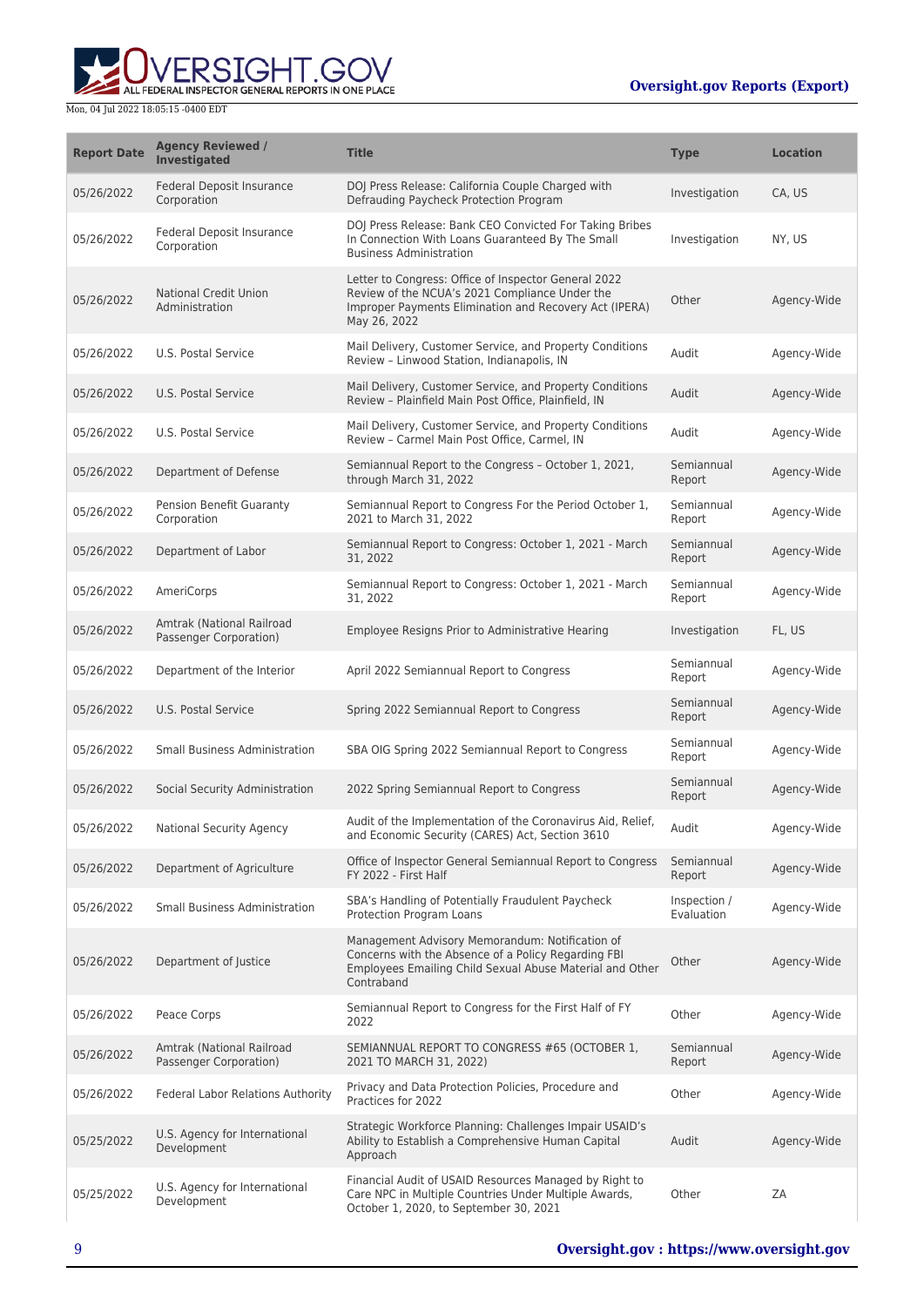

| <b>Report Date</b> | <b>Agency Reviewed /</b><br><b>Investigated</b>      | <b>Title</b>                                                                                                                                                                                                                  | <b>Type</b>                | <b>Location</b>                                                                                                                                             |
|--------------------|------------------------------------------------------|-------------------------------------------------------------------------------------------------------------------------------------------------------------------------------------------------------------------------------|----------------------------|-------------------------------------------------------------------------------------------------------------------------------------------------------------|
| 05/25/2022         | Department of Veterans Affairs                       | Comprehensive Healthcare Inspection of the Samuel S.<br>Stratton VA Medical Center in Albany, New York                                                                                                                        | Review                     | • NY, US<br>$\bullet$ NY, US<br>• NY, US<br>• NY, US<br>• NY, US<br>$\bullet$ NY, US<br>• NY, US<br>• NY, US<br>• NY. US<br>• NY, US<br>• NY, US            |
| 05/25/2022         | Department of State                                  | Review of the Recruitment and Selection Process for Public<br>Members of Foreign Service Selection Boards                                                                                                                     | Other                      | Agency-Wide                                                                                                                                                 |
| 05/25/2022         | Department of State                                  | Inspection of Embassy Athens and Constituent Post,<br>Greece                                                                                                                                                                  | Inspection /<br>Evaluation | <b>GR</b>                                                                                                                                                   |
| 05/25/2022         | Department of State                                  | Inspection of the Bureau of Diplomatic Security's<br><b>Diplomatic Courier Service</b>                                                                                                                                        | Inspection /<br>Evaluation | Agency-Wide                                                                                                                                                 |
| 05/25/2022         | Department of State                                  | Inspection of Embassy Budapest, Hungary                                                                                                                                                                                       | Inspection /<br>Evaluation | <b>HU</b>                                                                                                                                                   |
| 05/25/2022         | Department of Veterans Affairs                       | Semiannual Report to Congress, Issue 87, October 1,<br>2021-March 31, 2022                                                                                                                                                    | Semiannual<br>Report       | Agency-Wide                                                                                                                                                 |
| 05/25/2022         | <b>Corporation for Public</b><br>Broadcasting        | Evaluation of WSLU-FM/North Country Public Radio<br>Expenditures, Report No. ECR2206-2208                                                                                                                                     | Inspection /<br>Evaluation | NY, US                                                                                                                                                      |
| 05/25/2022         | National Science Foundation                          | Semiannual Report to Congress, October 1, 2021 - March<br>31, 2022                                                                                                                                                            | Semiannual<br>Report       | Agency-Wide                                                                                                                                                 |
| 05/25/2022         | <b>National Science Foundation</b>                   | Audit of NSF's Purchase Card Program                                                                                                                                                                                          | Audit                      | VA, US                                                                                                                                                      |
| 05/25/2022         | Tennessee Valley Authority                           | Organizational Effectiveness - Browns Ferry Nuclear Plant<br><b>Radiation Protection</b>                                                                                                                                      | Inspection /<br>Evaluation | Agency-Wide                                                                                                                                                 |
| 05/25/2022         | Federal Labor Relations Authority                    | Follow-up Management Advisory Review on FLRA's<br>Appointment of Contracting Officer's Representatives                                                                                                                        | Other                      | Agency-Wide                                                                                                                                                 |
| 05/25/2022         | International Trade Commission                       | Inspector General Semiannual Report                                                                                                                                                                                           | Semiannual<br>Report       | Agency-Wide                                                                                                                                                 |
| 05/24/2022         | Department of State                                  | Audit of Department of State Actions To Prevent Unlawful<br>Trafficking in Persons Practices When Executing Security,<br>Construction, and Facility and Household Services<br><b>Contracts at Overseas Posts</b>              | Audit                      | • Agency-Wide<br>$\cdot$ DE<br>$\cdot$ CF<br>$\cdot$ IQ<br>$\cdot$ EG<br>$\cdot$ PE<br>$\cdot$ PK<br>$\bullet$ MX<br>$\cdot$  P<br>$\cdot$  O<br>$\cdot$ SD |
| 05/24/2022         | <b>Corporation for Public</b><br><b>Broadcasting</b> | Semiannual Report, Office of the Inspector General<br>Operations and Audit Resolution Activities, October 1,<br>2021 - March 31, 2022                                                                                         | Semiannual<br>Report       | Agency-Wide                                                                                                                                                 |
| 05/24/2022         | Department of the Treasury                           | Alert Memorandum: Delays in the Quarterly Monitoring of<br>Borrowers' Compliance with Loan Requirements                                                                                                                       | Audit                      | Agency-Wide                                                                                                                                                 |
| 05/24/2022         | Department of Veterans Affairs                       | VHA Continues to Face Challenges with Billing Private<br>Insurers for Community Care                                                                                                                                          | Audit                      | Agency-Wide                                                                                                                                                 |
| 05/23/2022         | Internal Revenue Service                             | Final Report - The IRS Leveraged Its Telework Program to<br>Continue Operations During the COVID-19 Pandemic                                                                                                                  | Inspection /<br>Evaluation | Agency-Wide                                                                                                                                                 |
| 05/23/2022         | Architect of the Capitol                             | Architect of the Capitol (AOC) Employees Violated the AOC<br>Standards of Conduct and Ethics Policies by Wagering on<br>the Outcome of the 2020 Presidential Election and<br>Engaging in Political Conversation While on Duty | Investigation              | Agency-Wide                                                                                                                                                 |
| 05/23/2022         | U.S. Agency for International<br>Development         | Financial Audit of the Rule of Law and Culture of Integrity<br>Program in Paraguay Managed by Instituto Desarrollo,<br>Cooperative Agreement 72052619CA00002, for the Fiscal<br>Year Ended December 31, 2021                  | Other                      | PY                                                                                                                                                          |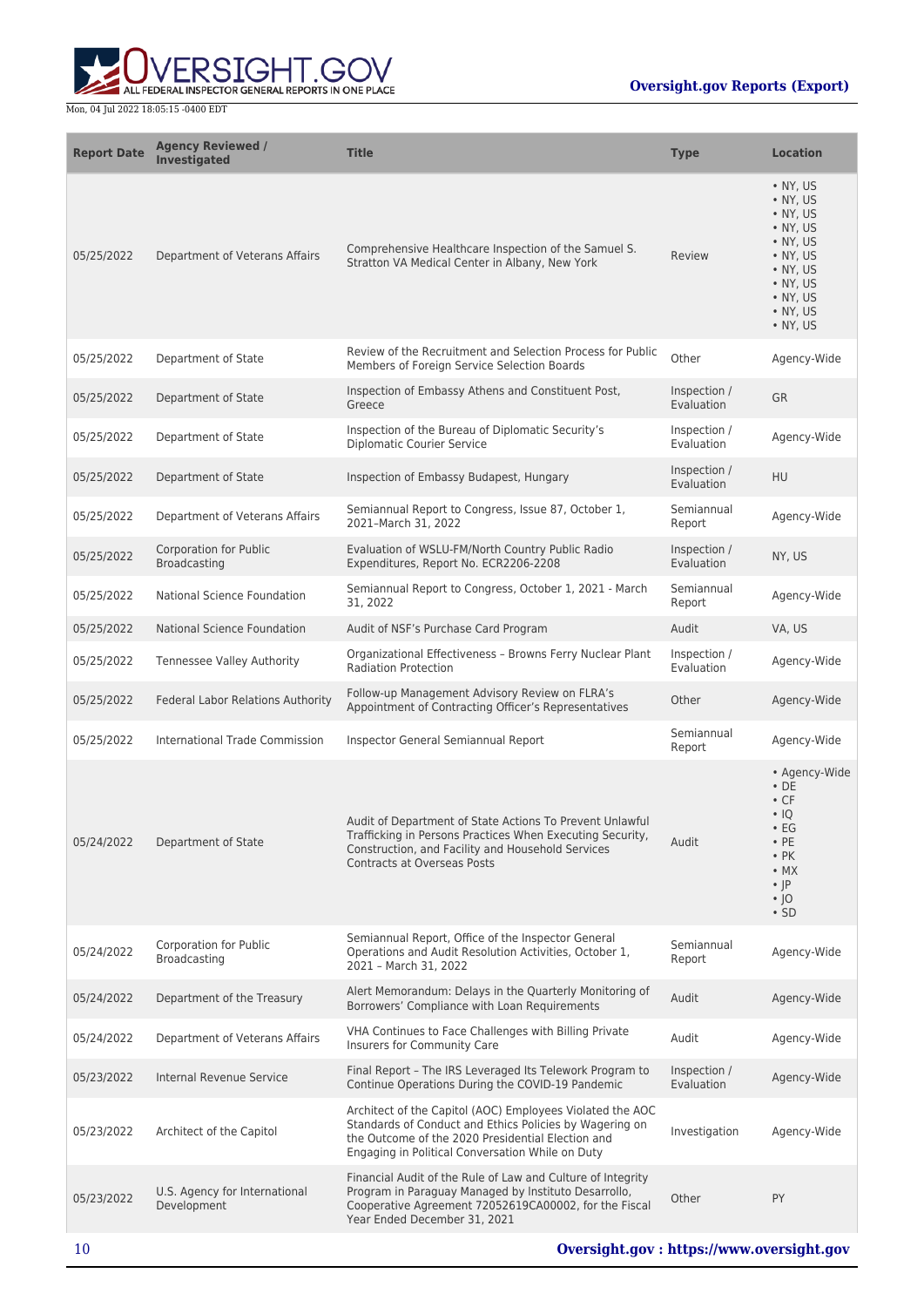

| <b>Report Date</b> | <b>Agency Reviewed /</b><br>Investigated     | <b>Title</b>                                                                                                                                                                                                                               | Type                       | <b>Location</b> |
|--------------------|----------------------------------------------|--------------------------------------------------------------------------------------------------------------------------------------------------------------------------------------------------------------------------------------------|----------------------------|-----------------|
| 05/23/2022         | U.S. Agency for International<br>Development | Financial Audit of USAID Resources Managed by Uganda<br>Protestant Medical Bureau Under Multiple Awards, July 1,<br>2020, to June 30, 2021                                                                                                 | Other                      | UG              |
| 05/23/2022         | Department of Homeland<br>Security           | ICE Did Not Follow Policies, Guidance, or<br>Recommendations to Ensure Migrants Were Tested for<br>COVID-19 before Transport on Domestic Commercial<br>Flights                                                                             | Audit                      | Agency-Wide     |
| 05/23/2022         | Department of Justice                        | Recommendations Issued by the Office of the Inspector<br>General That Were Not Closed as of March 31, 2022                                                                                                                                 | Other                      | Agency-Wide     |
| 05/20/2022         | Office of Personnel Management               | Audit of Cambia Health Solutions, Inc. Portland, Oregon                                                                                                                                                                                    | Audit                      | Agency-Wide     |
| 05/20/2022         | U.S. Postal Service                          | U.S. Postal Service Recognition and Awards Program                                                                                                                                                                                         | Audit                      | Agency-Wide     |
| 05/20/2022         | Department of the Interior                   | U.S. Fish and Wildlife Service Grants Awarded to the U.S.<br>Virgin Islands Department of Planning and Natural<br>Resources, From October 1, 2017, Through September 30,<br>2019, Under the Wildlife and Sport Fish Restoration<br>Program | Audit                      | Agency-Wide     |
| 05/20/2022         | National Geospatial-Intelligence<br>Agency   | NGA OIG Spring Semiannual Report to Congress, 1 October<br>2021 - 31 March 2022                                                                                                                                                            | Semiannual<br>Report       | Agency-Wide     |
| 05/20/2022         | Government Publishing Office                 | GPO Organization Transformation Evaluation                                                                                                                                                                                                 | Inspection /<br>Evaluation | Agency-Wide     |
| 05/19/2022         | Internal Revenue Service                     | Processing of Recovery Rebate Credit Claims During the<br>2021 Filing Season                                                                                                                                                               | Audit                      | Agency-Wide     |
| 05/19/2022         | Department of the Interior                   | Stronger Controls Needed Over the Udall Foundation's<br>Invoicing Processes and Contract Oversight for the John S.<br>McCain III National Center for Environmental Conflict<br>Resolution                                                  | Audit                      | Agency-Wide     |
| 05/19/2022         | U.S. Postal Service                          | Efficiency of Operations at the Seattle, WA, Processing and<br><b>Distribution Center</b>                                                                                                                                                  | Audit                      | Agency-Wide     |
| 05/19/2022         | U.S. Postal Service                          | U.S. Postal Service's Implementation of Enterprise Risk<br>Management                                                                                                                                                                      | Audit                      | Agency-Wide     |
| 05/19/2022         | U.S. Agency for International<br>Development | Financial Audit of USAID Resources Managed by Addis<br>Continental Institute of Public Health in Ethiopia Under<br>Cooperative Agreement No. AID-663-A-14-00004, July 8,<br>2020, to July 7, 2021                                          | Other                      | ЕT              |
| 05/19/2022         | U.S. Agency for International<br>Development | Financial Audit of USAID Resources Managed by Joint<br>Clinical Research Centre in Uganda Under Multiple Awards, Other<br>October 1, 2020, to September 30, 2021                                                                           |                            | UG              |
| 05/19/2022         | U.S. Agency for International<br>Development | Examination Report of Incurred Costs Claimed on Flexibly<br>Priced Contracts by The Manoff Group, Inc. for the Fiscal<br>Year Ended December 31, 2018                                                                                      | Other                      | US              |
| 05/19/2022         | Tennessee Valley Authority                   | Office of the Inspector General Semiannual Report - Spring<br>2022                                                                                                                                                                         | Semiannual<br>Report       | Agency-Wide     |
| 05/19/2022         | Department of the Treasury                   | Independent Review of 4003(b) Loan Recipient's Validation<br>Memo - Hawaiian Airlines, Inc.                                                                                                                                                | Review                     | Agency-Wide     |
| 05/19/2022         | Department of the Interior                   | Former Secretary's Alleged Lobbying Disclosure Act<br>Violation Before Joining the U.S. Department of the Interior<br>as Deputy Secretary                                                                                                  | Investigation              | Agency-Wide     |
| 05/19/2022         | Department of Veterans Affairs               | Care in the Community Healthcare Inspection of VA<br>Midwest Health Care Network (VISN 23)                                                                                                                                                 | Inspection /<br>Evaluation | Agency-Wide     |
| 05/19/2022         | <b>State of Delaware</b>                     | National COVID-19 Data Quality Audit Template Compare<br>and Contrast                                                                                                                                                                      | Other                      | DE, US          |
| 05/18/2022         | Internal Revenue Service                     | The Child Tax Credit Update Portal Was Successfully<br>Deployed, but Security and Process Improvements Are<br>Needed                                                                                                                       | Audit                      | Agency-Wide     |
| 05/18/2022         | Department of Transportation                 | Summary Report on Significant Single Audit Findings<br>Impacting DOT Programs for the 3-Month Period Ending<br>March 31, 2022                                                                                                              | Audit                      | Agency-Wide     |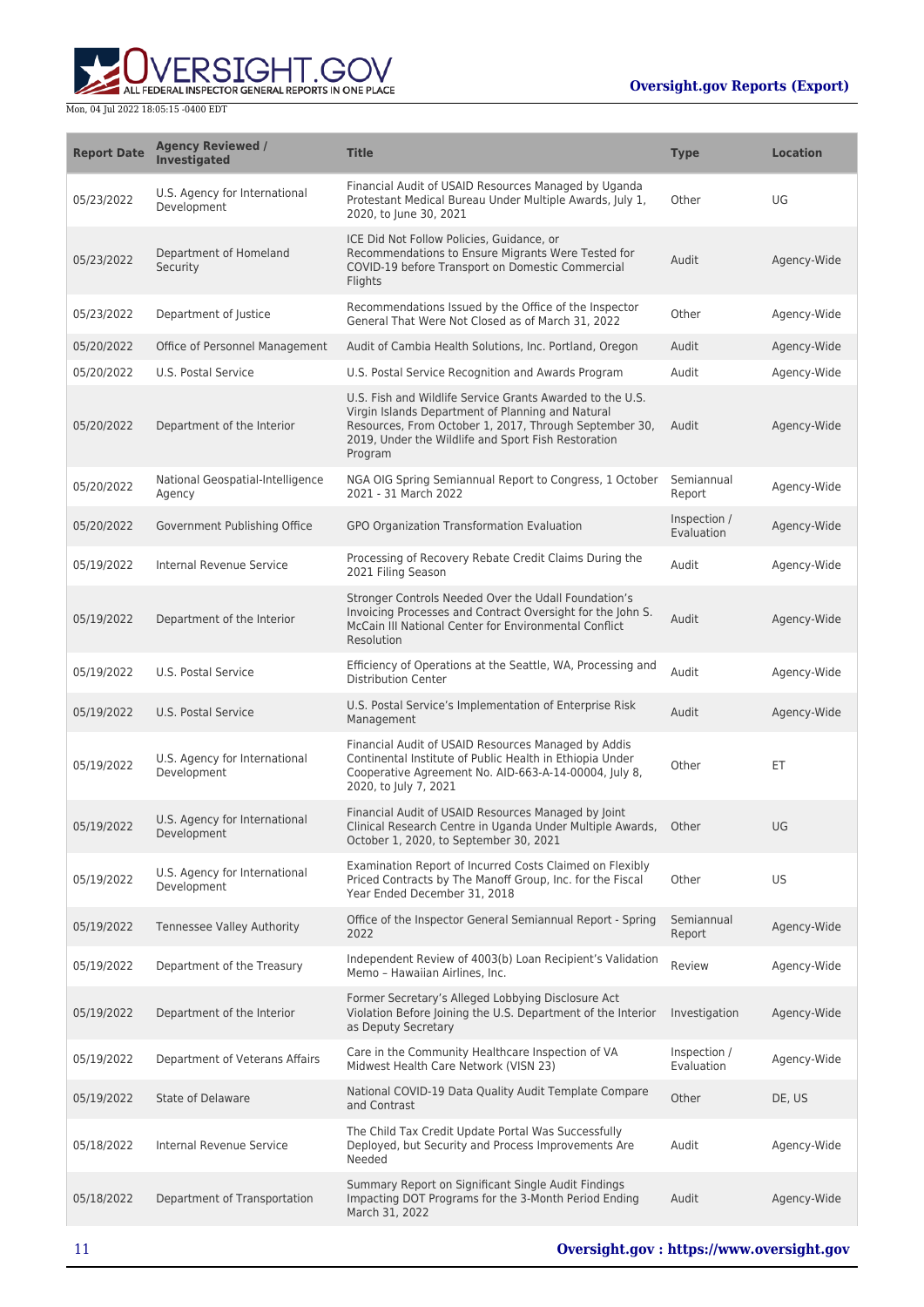ERSIGHT.GOV ALL FEDERAL INSPECTOR GENERAL REPORTS IN ONE PLACE

| <b>Report Date</b> | <b>Agency Reviewed /</b><br><b>Investigated</b> | <b>Title</b>                                                                                                                                                                                                       | Type                 | <b>Location</b>                          |
|--------------------|-------------------------------------------------|--------------------------------------------------------------------------------------------------------------------------------------------------------------------------------------------------------------------|----------------------|------------------------------------------|
| 05/18/2022         | Office of Personnel Management                  | Review of the 2017 Presidential Management Fellows<br>Program Application Process Redesign                                                                                                                         | Review               | Agency-Wide                              |
| 05/18/2022         | Department of Energy                            | Corrective Actions on the Office of Enterprise Assessments<br><b>Findings and Deficiencies</b>                                                                                                                     | Audit                | $·$ MD, US<br>$\cdot$ SC, US<br>• NM, US |
| 05/18/2022         | Federal Deposit Insurance<br>Corporation        | DOJ Press Release: COVID Relief Fraudsters Sentenced To<br>Prison                                                                                                                                                  | Investigation        | FL, US                                   |
| 05/18/2022         | U.S. Agency for International<br>Development    | Financial Audit of USAID Resources Managed by TradeMark<br>East Africa in Multiple Countries Under Multiple Awards,<br>July 1, 2020, to June 30, 2021                                                              | Other                | KE                                       |
| 05/18/2022         | U.S. Agency for International<br>Development    | Single Audit of ACDI/VOCA and Affiliates for the Fiscal Year<br>Ended December 31, 2017                                                                                                                            | Other                | US                                       |
| 05/18/2022         | <b>U.S. Postal Service</b>                      | The Postal Service's Collection Point Management System                                                                                                                                                            | Other                | Agency-Wide                              |
| 05/18/2022         | Department of Justice                           | Audit of the Office on Violence Against Women Grants<br>Awarded to New York State Unified Court System, New<br>York, New York                                                                                      | Audit                | NY, US                                   |
| 05/18/2022         | Federal Housing Finance Agency                  | Twenty-Third Semiannual Report to the Congress                                                                                                                                                                     | Semiannual<br>Report | Agency-Wide                              |
| 05/17/2022         | Architect of the Capitol                        | Semiannual Report to The Congress                                                                                                                                                                                  | Semiannual<br>Report | Agency-Wide                              |
| 05/17/2022         | <b>National Credit Union</b><br>Administration  | Semiannual Report to the Congress (October 1, 2021 -<br>March 31, 2022)                                                                                                                                            | Semiannual<br>Report | Agency-Wide                              |
| 05/17/2022         | National Science Foundation                     | Performance Audit of NFS's Compliance with the Payment<br>Integrity Information Act of 2019 for 2021                                                                                                               | Audit                | Agency-Wide                              |
| 05/17/2022         | Federal Deposit Insurance<br>Corporation        | DOJ Press Release: Hilo Man Pleads Guilty to Defrauding<br>Paycheck Protection and Disaster Loan Programs                                                                                                          | Investigation        | HI, US                                   |
| 05/17/2022         | Federal Deposit Insurance<br>Corporation        | DOJ Press Release: Pennsylvania Man Charged with \$1.7<br>Million Paycheck Protection Program Loan Fraud Scheme                                                                                                    | Investigation        | NJ, US                                   |
| 05/17/2022         | U.S. Agency for International<br>Development    | Financial Audit of USAID Resources Managed by Amhara<br>Development Association in Ethiopia Under Multiple<br>Awards, July 8, 2020, to July 7, 2021                                                                | Other                | ET                                       |
| 05/17/2022         | Department of Defense                           | Audit of North American Aerospace Defense Command and<br>U.S. Northern Command Use of Coronavirus Aid, Relief,<br>and Economic Security Act Funding                                                                | Audit                | Agency-Wide                              |
| 05/17/2022         | Department of Justice                           | Audit of the Executive Office for United States Attorneys<br>United States Attorneys' Virtual Office Network System<br>Pursuant to the Federal Information Security Modernization<br>Act of 2014. Fiscal Year 2021 | Audit                | Agency-Wide                              |
| 05/17/2022         | Department of Justice                           | Audit of the Office of Justice Programs Awards Made to the<br>Call to Freedom, Inc., Sioux Falls, South Dakota                                                                                                     | Audit                | SD, US                                   |
| 05/17/2022         | Department of Justice                           | Audit of the Executive Office for United States Attorneys<br>Information Security Program Pursuant to the Federal<br>Information Security Modernization Act of 2014, Fiscal Year<br>2021                           | Audit                | Agency-Wide                              |
| 05/17/2022         | Department of the Treasury                      | Overseas Contingency Operations - Summary of Work<br>Performed by the Department of the Treasury Related to<br>Terrorist Financing and Anti-Money Laundering for Second<br>Quarter Fiscal Year 2022                | Other                | Agency-Wide                              |
| 05/17/2022         | <b>Small Business Administration</b>            | Independent Auditors' Report on SBA's Fiscal Year 2021<br>Compliance with the Payment Integrity Information Act of<br>2019                                                                                         | Audit                | Agency-Wide                              |
| 05/17/2022         | Smithsonian Institution                         | Semiannual Report to Congress for the period ending<br>March 31, 2022                                                                                                                                              | Semiannual<br>Report | Agency-Wide                              |
| 05/17/2022         | <b>Environmental Protection Agency</b>          | The EPA Needs to Fully Address the OIG's 2018 Flint Water<br>Crisis Report Recommendations by Improving Controls,<br>Training, and Risk Assessments                                                                | Audit                | MI, US                                   |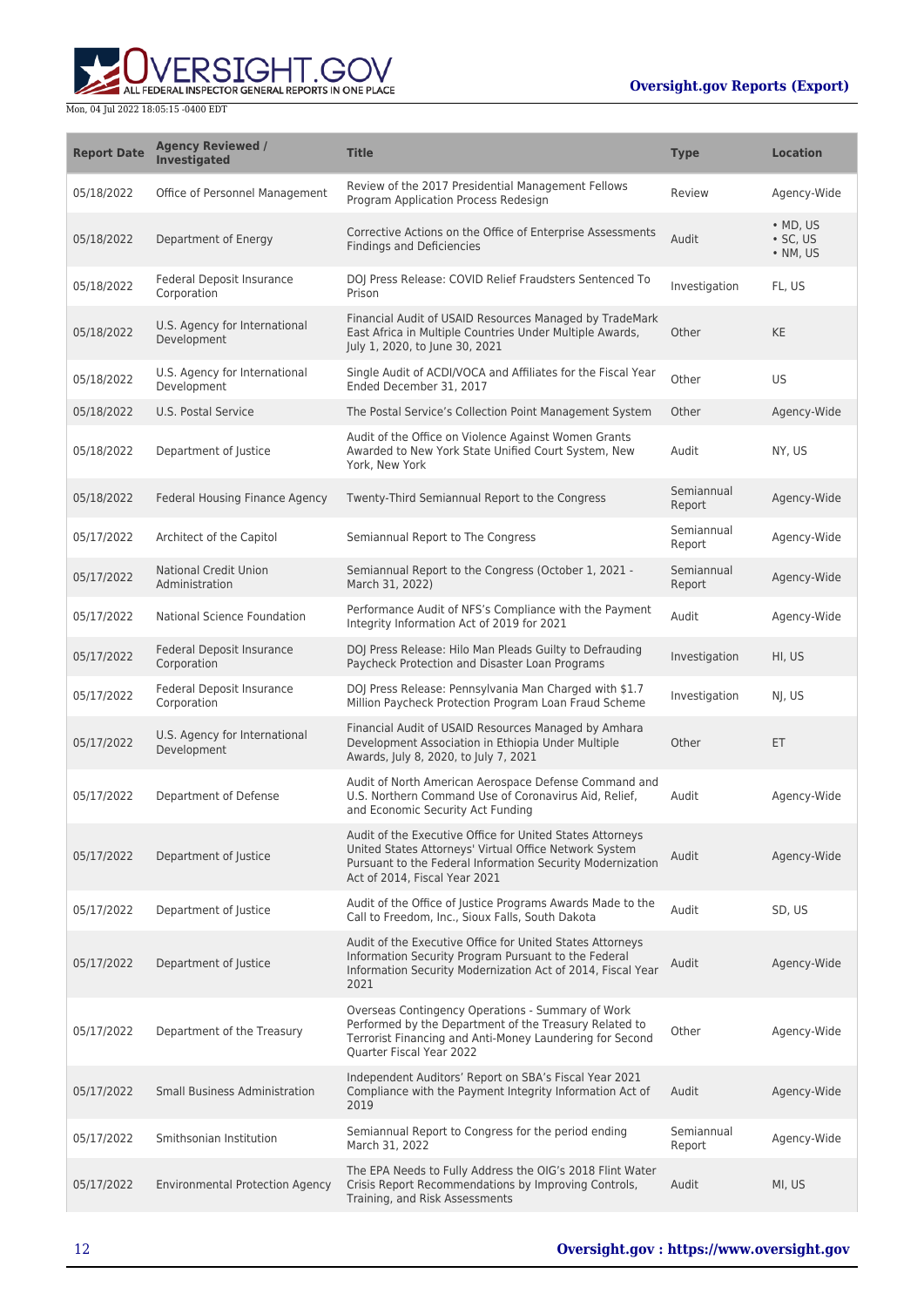

| <b>Report Date</b> | <b>Agency Reviewed /</b><br><b>Investigated</b>              | <b>Title</b>                                                                                                                                                                                                   | <b>Type</b>                | <b>Location</b> |
|--------------------|--------------------------------------------------------------|----------------------------------------------------------------------------------------------------------------------------------------------------------------------------------------------------------------|----------------------------|-----------------|
| 05/16/2022         | U.S. International Development<br><b>Finance Corporation</b> | DFC OIG Spring FY 2022 Semi Annual Report to Congress                                                                                                                                                          | Semiannual<br>Report       | Agency-Wide     |
| 05/16/2022         | U.S. Postal Service                                          | Mail Delivery, Customer Service, and Property Conditions<br>Reviews - Select Units, San Diego, CA Region                                                                                                       | Audit                      | CA, US          |
| 05/16/2022         | AmeriCorps                                                   | Performance Audit of AmeriCorps' Compliance with the<br>Payment Integrity Information Act of 2019 (PIIA) for Fiscal<br><b>Year 2021</b>                                                                        | Audit                      | Agency-Wide     |
| 05/13/2022         | <b>National Archives and Records</b><br>Administration       | Audit of NARA's Compliance with the Payment Integrity<br>Information Act of 2021 in FY 2021                                                                                                                    | Audit                      | Agency-Wide     |
| 05/13/2022         | National Archives and Records<br>Administration              | Audit of NARA's Compliance with the Payment Integrity<br>Information Act of 2021 in FY 2021                                                                                                                    | Audit                      | Agency-Wide     |
| 05/13/2022         | U.S. Agency for International<br>Development                 | Examination Report for University Research Co., LLC for<br>the Certified Final Indirect Cost Rate Proposals and Related<br>Books and Records for Reimbursement for the Fiscal Year<br>Ended September 30, 2018 | Other                      | <b>US</b>       |
| 05/13/2022         | Department of Defense                                        | Lead Inspector General for Operation Freedom's Sentinel<br>and Operation Enduring Sentinel I Quarterly Report to the<br>United States Congress I January 1, 2022 - March 31, 2022                              | Review                     | Agency-Wide     |
| 05/13/2022         | U.S. Postal Service                                          | San Francisco International Service Center Closure                                                                                                                                                             | Audit                      | Agency-Wide     |
| 05/13/2022         | <b>Federal Deposit Insurance</b><br>Corporation              | DOJ Press Release: Woman Convicted of Laundering Over<br>\$750,000 from Health Care Fraud Scheme                                                                                                               | Investigation              | FL, US          |
| 05/13/2022         | Social Security Administration                               | The Social Security Administration's Mail Processing During<br>the COVID-19 Pandemic                                                                                                                           | Audit                      | Agency-Wide     |
| 05/13/2022         | Department of Homeland<br>Security                           | FEMA's Waiver Authority under the Disaster Recovery<br>Reform Act of 2018                                                                                                                                      | Audit                      | Agency-Wide     |
| 05/13/2022         | Department of Homeland<br>Security                           | Lessons Learned from DHS' Employee COVID-19<br>Vaccination Initiative                                                                                                                                          | Review                     | Agency-Wide     |
| 05/12/2022         | Department of the Interior                                   | Summary: Alleged Criminal Conflict of Interest by Tribal<br>Official                                                                                                                                           | Investigation              | Agency-Wide     |
| 05/12/2022         | Department of Veterans Affairs                               | Failure to Follow a Consult Process Resulting in<br>Undocumented Patient Care at the Chillicothe VA Medical<br>Center in Ohio                                                                                  | Inspection /<br>Evaluation | OH, US          |
| 05/12/2022         | Department of Veterans Affairs                               | Deficiencies in the Care of a Patient Who Died at the<br>Charlie Norwood VA Medical Center in Augusta, Georgia                                                                                                 | Inspection /<br>Evaluation | GA, US          |
| 05/12/2022         | Pension Benefit Guaranty<br>Corporation                      | Evaluation of PBGC's Fiscal Year 2021 Compliance with the Inspection /<br>Payment Integrity Information Act of 2019                                                                                            | Evaluation                 | Agency-Wide     |
| 05/12/2022         | <b>Federal Housing Finance Agency</b>                        | FHFA Did Not Always Follow its Procedures When<br>Reviewing the Enterprises' Draft SEC Filings, But Plans to<br><b>Take Corrective Action</b>                                                                  | Audit                      | Agency-Wide     |
| 05/12/2022         | Federal Labor Relations Authority                            | Follow-up on the 2021 Audit of FLRAs Compliance with the<br><b>DATA Act</b>                                                                                                                                    | Other                      | Agency-Wide     |
| 05/12/2022         | Peace Corps                                                  | Review of the Peace Corps' Compliance with the Payment<br>Integrity Information Act for FY 2021                                                                                                                | Review                     | Agency-Wide     |
| 05/11/2022         | Appalachian Regional<br>Commission                           | Semiannual Report to Congress Oct 1, 2021 to Mar 31,<br>2022                                                                                                                                                   | Semiannual<br>Report       | Agency-Wide     |
| 05/11/2022         | Department of Defense                                        | Management Advisory: Tracking of Follow-On Production<br>Other Transaction Agreements and Tracking and Awarding<br>of Experimental Purpose Other Transactions                                                  | Other                      | Agency-Wide     |
| 05/11/2022         | <b>Corporation for Public</b><br><b>Broadcasting</b>         | Audit of Community Service and Other Grants Awarded to<br>South Florida PBS, Inc. (SFPBS), Boynton Beach, Florida, for<br>the Period July 1, 2019 through June 30, 2021, Report No.<br>AST2204-2205            | Audit                      | FL, US          |
| 05/11/2022         | U.S. Postal Service                                          | Efficiency of Operations at the Indianapolis, IN, Processing<br>and Distribution Center                                                                                                                        | Audit                      | Agency-Wide     |
| 05/11/2022         | Amtrak (National Railroad<br>Passenger Corporation)          | Governance: Business Case for Company's New Unified<br>Operations Program Needs to be Updated                                                                                                                  | Audit                      | Agency-Wide     |